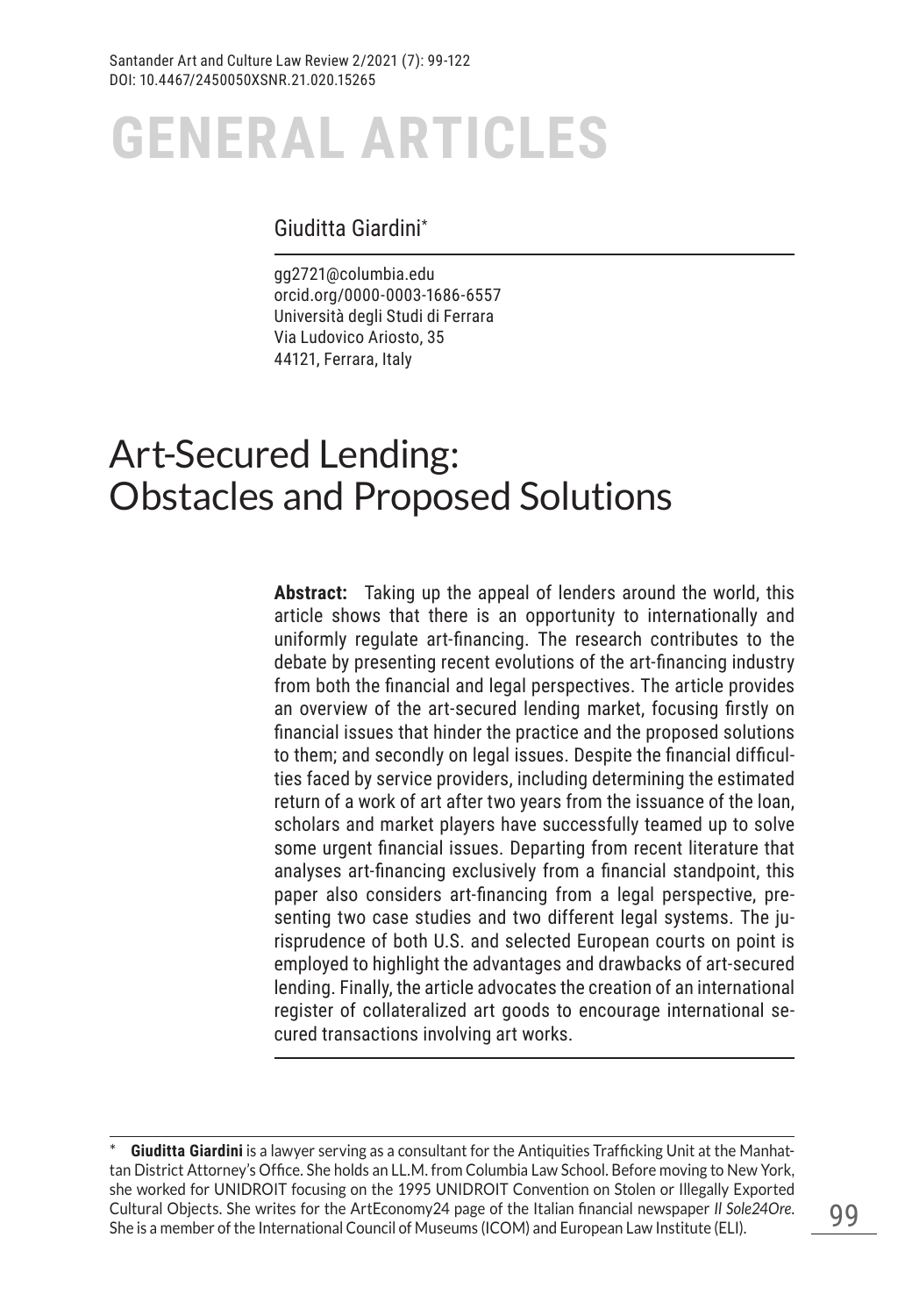Giuditta Giardini

**Keywords:** art-financing, art-secured loans, international law, aesthetic dividend, collateral

## Introduction

In Shakespeare's *Merchant of Venice*, a pound of Antonio's flesh collateralized Shylock's loan. The play demonstrates two important things regarding the study of collateral: first it shows that collateral – the contractual device used by borrowers and lenders around the world to secure loans $1 -$  has been around for a long time; and second that both lenders and borrowers are always searching for more creative and non-traditional ways to facilitate cash flow. Anything that has a revenue or a potential future earnings stream and gives lenders a sufficient level of reassurance against the risk of a borrowers' default can be used as collateral. In addition to classic types of collateral convertible to cash, namely hard collateral (e.g. houses and automobiles) or paper collateral (stocks and bonds), the "very imaginative" category of collateral assets includes antique furniture, artworks, and entire art collections.2 Unfortunately, art-backed loans are not as popular as real estate, home equity, specialized equipment, or machinery loans. The most evident reason is that playing with the art market is not an easy "game". In the past, institutional investment houses have avoided the art market, considering it as a quasi-deregulated, not-highly-liquid trading market. Opacity, volatility, high transaction costs, cyclical trading patterns, and its relatively small scale were among the reasons to distrust this market in terms of its ability to provide reliable collateral. More recently however, some scholars have concluded that significant diversification benefits can indeed be achieved by adding artworks to an investment portfolio.<sup>3</sup> Increasing record prices at auctions may have contributed to creating a conventional wisdom that artworks in general are worthwhile investments.4 Art as an asset class has suddenly become a valuable collateral. The second section of the article provides an overview of the art-secured lending market, including brief descriptions of service providers such as private banks, auction houses, and art funds, as well as explaining their market positions.

<sup>1</sup> A loan agreement or a secured transaction is a business arrangement in which the lender acquires a security interest in collateral owned by the borrower. In this article, the terms "art-secured loans" or "art-backed loans" are used to differentiate loans backed by art assets from loans backed by hard or paper collaterals.

<sup>2</sup> C.S. Guyer, *Creative Collateral*, "The RMA Journal" 2006, Vol. 88(10).

<sup>3</sup> R. Campbell, *Art as a Financial Investment*, "The Journal of Alternative Investments" 2008, Vol. 10(4), https://doi.org/10.3905/jai.2008.705533 [accessed: 11.12.2021], mentioned in L. Pollmann, *Art: A Purely Emotional Asset? Diversification Potential of Art in an Equity Setting*, MA thesis, Luiss Guidocarli, Department of Economics and Finance, 2019, p. 5, https://tesi.luiss.it/25092/ [accessed: 11.12.2021].

<sup>4</sup> D. MacDonald-Korth, V. Lehdonvirta, E.T. Meyer, *The Art Market 2.0: Blockchain and Financialisation in Visual Arts*, May 2018, https://www.dacs.org.uk/DACSO/media/DACSDocs/Press%20releases/The-Art-Market-2-0-Blockchain-and-Financialisation-in-Visual-Arts-2018.pdf [accessed: 25.10.2021]. DACS is a British organization that manages the rights of leading artists.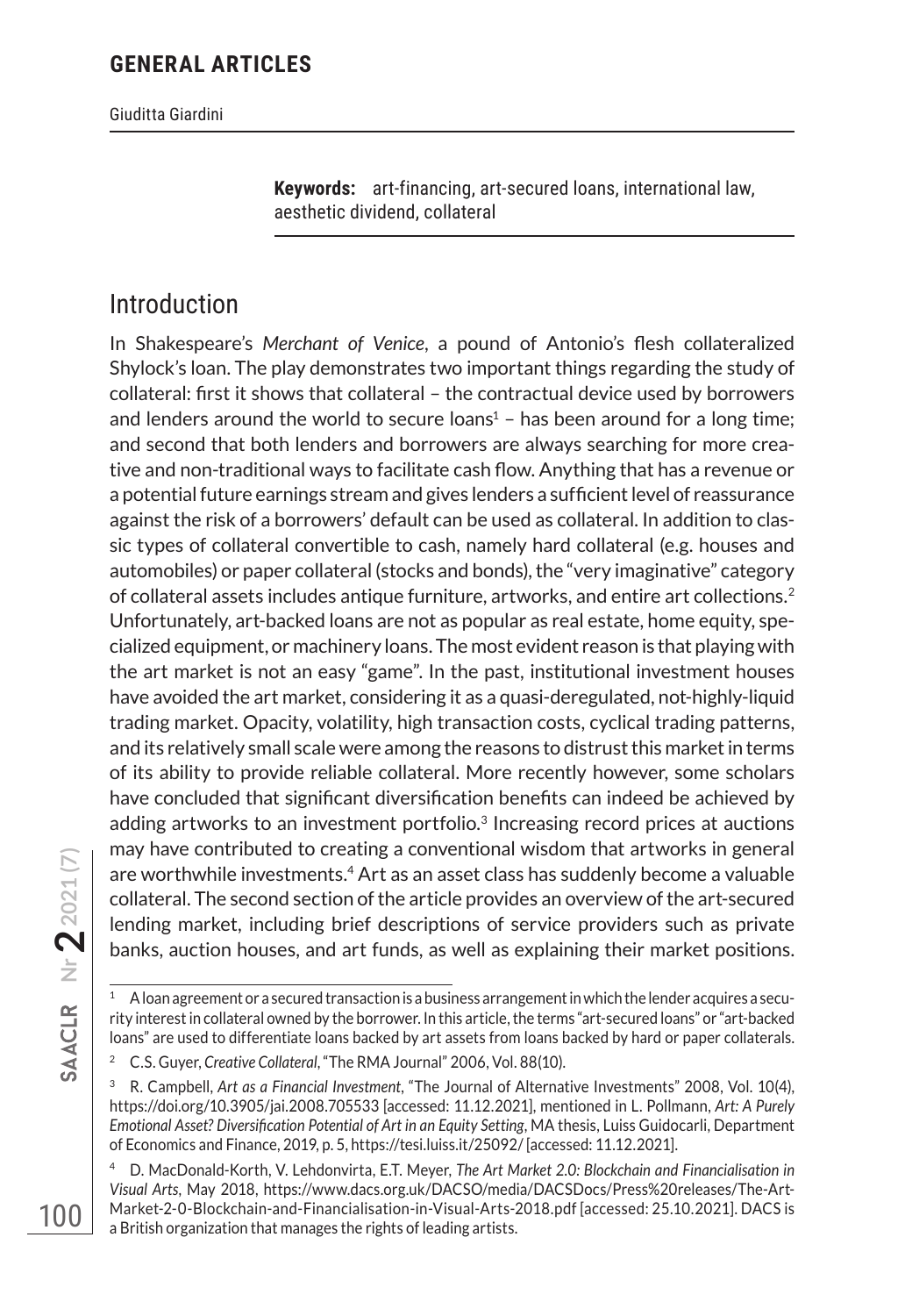The euphoria for the "financialization of art" partially evaporated when investors, who thought they could turn to art as they would turn to any other financial asset, were proven wrong.<sup>5</sup> Truly successful art investors not only understand the market, but they recognize the artistic idea of the artist, which is the real value of art.<sup>6</sup> The evaluation of art is inherently subjective because it is sometimes driven by passion and enthusiasm, and other times by profit, thus the realizable value significantly fluctuates over time. The third section of the present article tries to answer the question whether the financial obstacles alone hinder the use of art-financing. The fourth section shows that despite the financial difficulties faced by service providers, including determining the estimated return on a work of art after two years from the issuance of a loan, scholars and market players have teamed up to solve urgent and difficult financial issues. This has led to an expansion of the art-secured lending market, which in the United States reached an estimated US\$17-20 billion in 2017.7 In Europe, art-secured lending is less developed, but *slowly* expanding.8

The unequal distribution of art-financing services all over the world reflects institutional lenders' fear of a practice that is still perceived as risky and not uniformly regulated. In 2019, 64% of wealth managers in banks, auction houses, and art funds interviewed by Deloitte all around the world offered art-secured lending services.<sup>9</sup> At the same time however, service providers call for more regulations to "create new opportunities to expand and democratize the art market".10 Therefore, in addition to financial issues, legal obstacles, including the absence of uniform international rules, keep lenders from expanding their art-financing business. This gives rise to the question: How can we better regulate art-financing?

"Art-secured lending, except for a few efforts, has not received a lot of attention in the academic literature" states Dr. Ventura Charlin, Strategy, Business Analytics and Applied Statistics Consultant.11 To add to that, the majority of the small number of scholars who approach the subject come from the financial world. This article aims to contribute to the debate by presenting recent evolutions in the art-financing industry from both a financial and legal perspective. The financial issues

 $<sup>5</sup>$  Ibidem.</sup>

<sup>06</sup> W. Wilke, *Kunstvoll Investieren*, Dresdner Bank, Frankfurt am Main 1999, as referenced in L. Pollmann, op. cit., p. 4.

<sup>07</sup> Deloitte, ArtTactic, *Art & Finance Report 2017*, https://www2.deloitte.com/content/dam/Deloitte/at/ Documents/finance/art-and-finance-report-2017.pdf [accessed: 11.12.2021]. No studies or reports on point were issued between 2020 and 2021 due to the impact that Covid-19 had on consumers' lending.

Ibidem.

<sup>&</sup>lt;sup>9</sup> Deloitte, ArtTactic, Art & Finance Report 2019, p. 10, https://www2.deloitte.com/content/dam/Deloitte/ lu/Documents/financial-services/artandfinance/lu-art-and-finance-report-2019.pdf [accessed: 11.12.2021].

<sup>10</sup> Deloitte, ArtTactic, *Art & Finance Report 2017*, p. 154.

<sup>11</sup> Clare McAndrew and Rex Thompson, in *The Collateral Value of Fine Art*, "Journal of Banking & Finance" 2007, Vol. 31(3), seem to be the first authors who looked into this market segment. V. Charlin, A. Cifuentes, *A Risk-Assessment Framework for Art-Secured Lending*, working paper, February 2019, p. 5.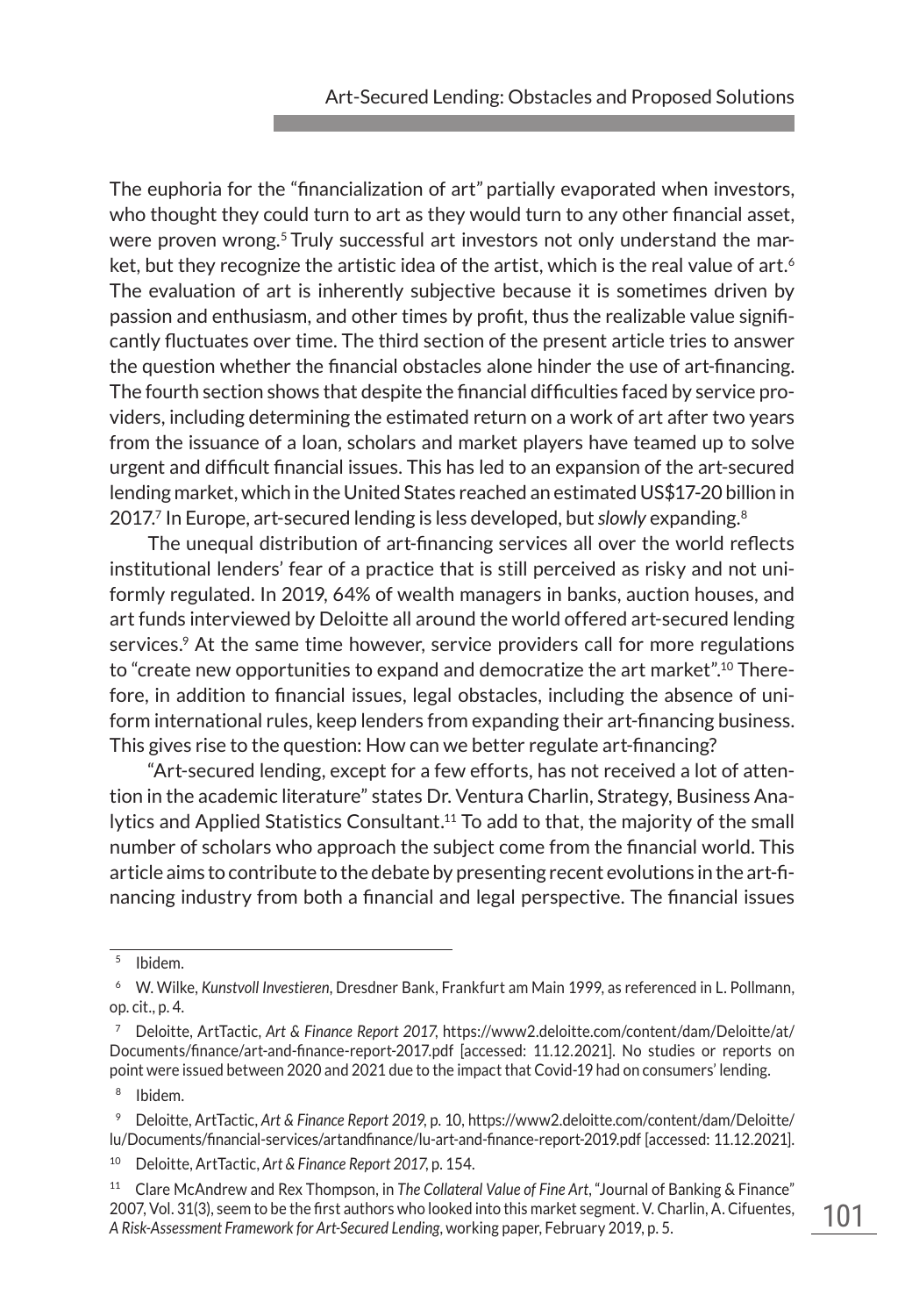#### Giuditta Giardini

and proposed solutions, illustrated in the third and fourth sections respectively, serve only a compositor purpose, i.e. to illustrate the state of the art. The present study departs somewhat from the recent literature by taking a legal approach to the subject matter. In the fifth and sixth sections, the vicissitudes of existing practice give rise to reflections on the market's need for regulations. U.S. and European case law on point is employed to highlight both the advantages and drawbacks of art-secured lending in one system or the other. Finally, taking up the appeal of art lenders the present article aims at suggesting policy and regulatory changes to resolve the legal issues that are impairing the enhancement of art-financing, and thus limiting their market potential. The article advocates the creation of an international register of collateralized art goods that may bring more certainty to international secured transactions involving works of art as collateral.

## The Art-Secured Lending Service

The art-lending practice has been around for quite some time. Collateral lending – or pawnbroking – is one of the world's oldest juridical institutions. Its origin dates back to old Mesopotamia, where the loans took the form of seeds. In *Ab Urbe Condita*  (I.53), Livy refers to the statue inside of the temple of Vesta as being "a symbolic *pignus* [pledge] of Roman power".12 In Florence, during the Renaissance period the Medici bank lent 95,000 florins against a jewel-encrusted mitre belonging to the Antipope John XXIII, who needed money to pay off the King of Naples.In Lombardy in the 16th century the sister of Salaino, a pupil of Leonardo da Vinci, took out a loan of twenty-six *scudi*<sup>13</sup> using nine paintings made by her brother as collateral. However, apart from a few exceptions, in the past, banks and other financial institutions accepted artworks as collateral only among other assets, as they did not have access to reliable information on the art market nor the wherewithal to efficiently monetize art-collateral.

Today, a growing number of private banks have developed the necessary expertise to understand and operate in both the primary and secondary art markets. In the United States, Citibank, UBS, J.P. Morgan, Bank of America, and Emigrant Bank offer art-secured loans. Private banks typically offer recourse loans, where artwork serves as collateral in addition to the borrower's personal guarantee of repayment. This means that if the borrower defaults and the bank cannot recover the amount lent by selling the artwork, the lender has a claim on other property belonging to the borrower.<sup>14</sup> The creditworthiness of the client is thus more important than the pledged artworks. Banks typically provide art-backed loans to clients with substantial amounts of assets under management in order to generate reve-

<sup>12</sup> Titus Livius, *The History of Rome*, transl. by D. Spillan, Henry G. Bohn, London 1853, http://www.gutenberg.org/files/19725/19725-h/19725-h.htm [accessed: 25.10.2021].

Milanese silver coins in use during Visconti's time.

<sup>14</sup> A. Blackman, *Art Plays a Growing Role as Collateral*, "The Wall Street Journal", 15 June 2015.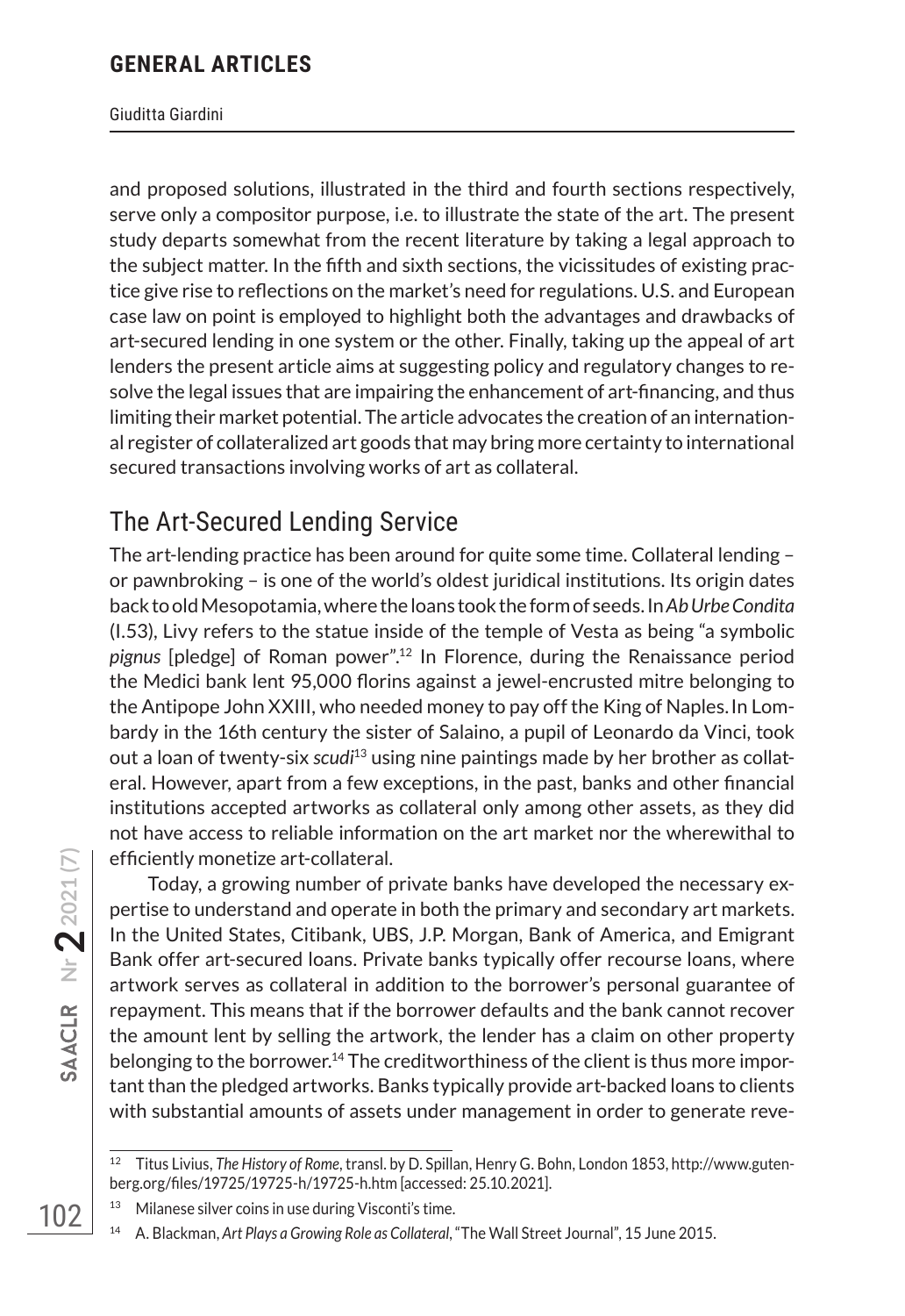nues from wealth management services. The multinational investment bank and financial services holding company J.P. Morgan Chase & Co. offers art-financing services and provides customized lending solutions. When a collector with a wealth made up of private equity investment turns to the bank with a plan to make a substantial commercial real estate investment, rather than selling the client's portfolio of financial assets to meet the resulting capital demands the bank advises the client to establish a line of credit secured by their art collection. By using a line of credit to access the equity of the collection, the client will be able to maintain the financial market investments, as well as to defer taxable gains that would have otherwise been triggered had the client liquidated the investment portfolio.

Major auction houses and some galleries also offer art-financing services to their clients. Auction houses typically offer two types of loans: a loan to consignors who are selling their art both in private or public auction sales; and a standard loan where no sale of art is contemplated. In both cases the work is appraised and the amount of the loan is based on between 40% and 50% of the artwork's lowest estimate. Auction houses offer art-financing services to allow collectors to acquire new or additional art or to leverage their currently-owned art. To better serve this purpose, interest-free consignor advances are offered to certain borrowers as an incentive to consign the collateral with the auction house.

Sotheby's, for instance, organizes its lending operations around two segments: the Agency segment, and the Finance segment. The Agency segment sells works owned by the auction houses itself or earns commissions and fees acting as an agent for clients wishing to sell their artworks through the auction or via private sale process.15 The Finance segment does business as Sotheby's Financial Service  $(SFS).<sup>16</sup> SFS$  is a proper financing company that earns interest income and associated fees through art-related financing activities by issuing loans that are secured by works of art.<sup>17</sup> SFS specializes in loans against consigned works and term loans,  $18$ which offer clients immediate access to liquidity from their assets. Two thirds of the loans provided by SFS are term loans, with no commitment to sell the pledged artworks. Term loans may also generate future public or private sale consignments through the sale of the collateral at the conclusion of the loan or through future purchases of new property by the borrower.<sup>19</sup> To a much lesser extent, SFS also makes consignor advances secured by artworks that are contractually committed to be offered for sale through the Agency segment. The procedure applied before

<sup>15</sup> In the United States, agency services are regulated by the *Restatement of the Law of Agency* (3rd ed., 2006).

<sup>&</sup>lt;sup>16</sup> In addition to the two segments, Sotheby's offers art advisory services through Art Agency Partners, acquired on 11 January 2016.

<sup>&</sup>lt;sup>17</sup> The category of assets accepted as collateral against money loans include paintings, photographs, jewelry, sculptures and other works of art, including furniture, books, and classic cars.

<sup>&</sup>lt;sup>18</sup> A loan repaid in instalments over a certain period of time.

<sup>19</sup> A.K.H. Chan, *Art as Collateral: Seeking Returns from Lending vs. Owning*, MA thesis, Sotheby's Institute of Art, 2014, p. 9.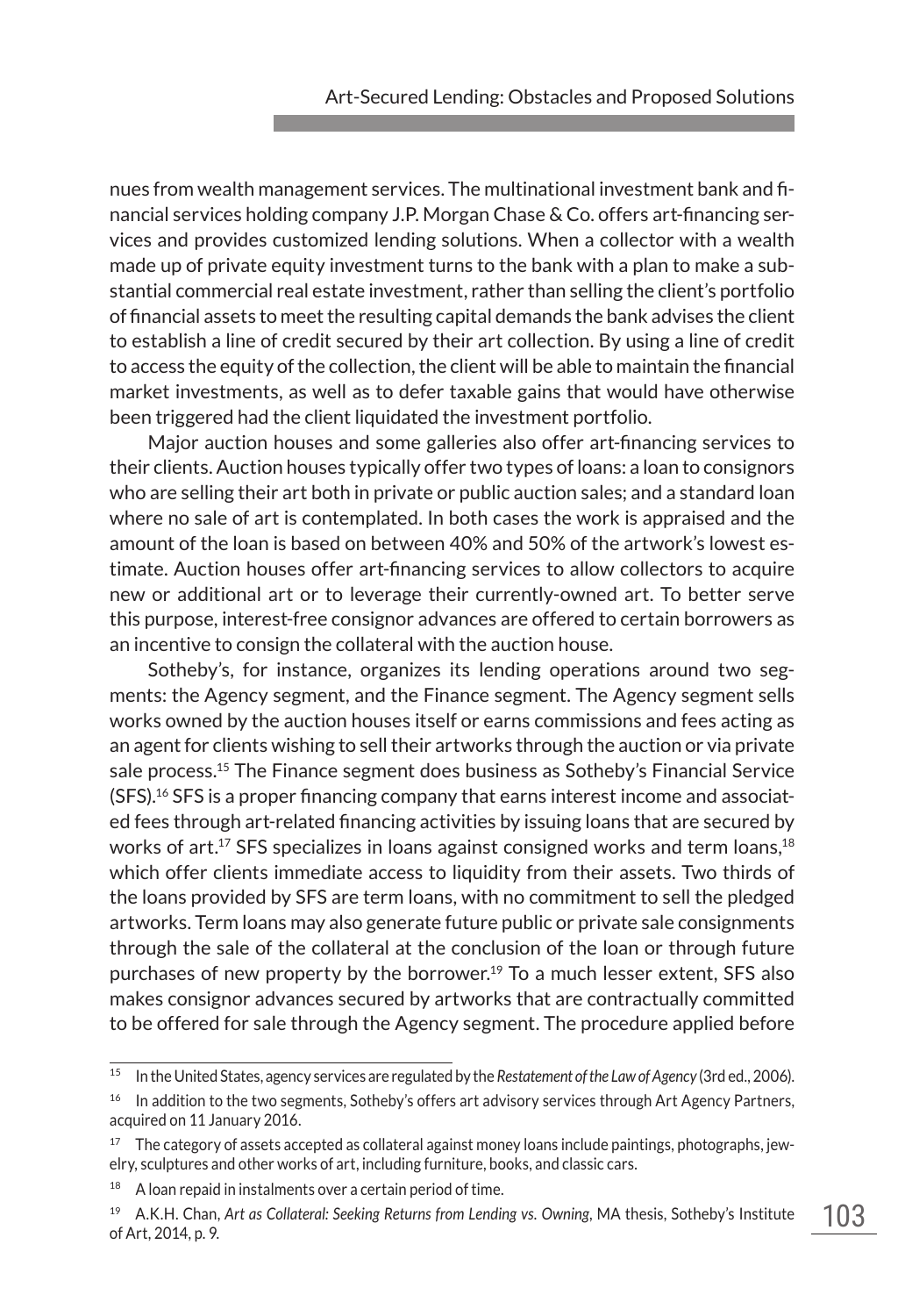#### Giuditta Giardini

issuing a loan secured by art objects is similar to the three-step procedure that Sotheby's carries out when accepting future lots to include in their inventory: the evaluation phase;20 the personal and corporate due diligence phase; and the due diligence of the pledged artwork. After the last due diligence, Sotheby's either rejects the application or issues the requested loan. The loan amount is determined as a percentage of the total lowest auction estimate of the collateral, upon the advice of relevant Sotheby's specialists. Even for Sotheby's, which holds a very good position – probably the best – in the market, it is difficult to determine the future value of an artwork. The volatility of less consolidated artists remains an issue and there is no recognized formula to rely upon, which explains the low percentage of the loan to value  $(LTV)^{21}$  ratio when compared to other categories of assets. Immediately after the loan is granted, the return risk shifts to Sotheby's. According to Vladimir Kleyman, Director of Transactions and Senior Counsel of SFS, even with consolidated artists, due diligence mistakes are always possible.22

Recently, private equity firms have joined forces with banks to serve their clients' requests for art-secured lending services. Athena Art Finance (AAF) is a specialized art lender backed by the private equity firm the Carlyle Group and investors from the Pictet Group. In 2019, AAF was acquired by Yieldstreet. Part of the lending service provided by AAF includes additional trimmings, such as helping to vet and document the pledged works' ownership history, provenance, and title. Loan rates offered by AAF vary according to the artworks, with the average LTV ratio being 50%. AAF's clients include gallerists and dealers who are constantly in pursuit of new, valuable inventory, as well as investors and others who need liquidity for more general business purposes. The Fine Art Group, for its part, offers art advisory and financial services. They offer loans with one to three year maturities, secured by art as the only security: their art finance product is purely asset-backed. The Fine Art Group's clients are art dealers, collectors, and galleries, who borrow against their art to free up capital to expand their existing collections; as well as family offices and trusts with a similar strategy for the acquisition of more art. Recently, Freya Stewart, CEO of the Fine Art Group, reported that in 2020 requests for art-backed loans surged by 30% compared to 2019 as collectors sought to borrow against their collections to invest in more art or in other businesses.<sup>23</sup>

Due to the inherent subjectivity involved in estimating the realizable value of art pledged as collateral for SFS loans, the estimates of realizable value may prove to be different than the amount ultimately realized upon sale.

<sup>&</sup>lt;sup>21</sup> The LTV determines the ratio assessment of the lending risk; it measures the maximum amount of a secured loan based on the market value (and the liquidity) of the collateral. Financial institutions and other lenders examine it before approving money loans and mortgages.

<sup>&</sup>lt;sup>22</sup> Stated during an interview in New York in May 2019.

<sup>23</sup> R. Frank, *The Wealthy Are Borrowing Against Their Art Collections and Lenders Are Reselling the Debt*, CNBC, 25 February 2021, https://www.cnbc.com/2021/02/25/the-wealthy-are-borrowing-billions-against-theirart-collections-.html [accessed: 25.10.2021].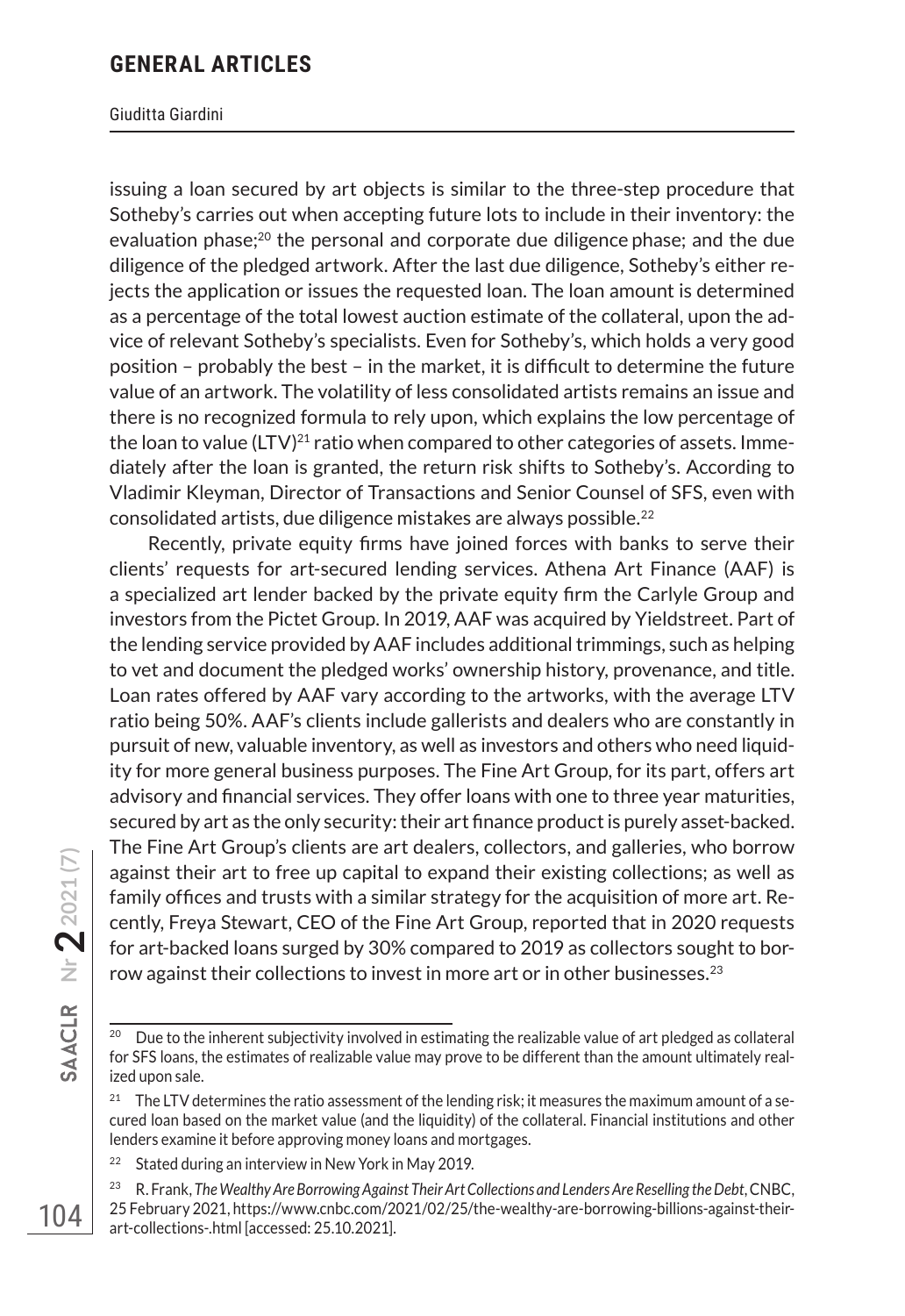Despite the general enthusiasm surrounding art-financing, lenders are holding back on two grounds: the financial and the legal ones. While the financial issues that preoccupy lenders revolve around the employment of art as an asset class, its evaluation, and estimated return; legal problems relate to the international regulation of the phenomenon. Every time art is used as collateral, any of the lenders singled out in the present section has to face three unknowns: the true value of the artwork offered as collateral at the time of the loan; the value of the artwork after two years;24 and the likelihood that the borrower will default, i.e. will lose either the ability or willingness to repay the loan. Determining the true value of art for lending purposes is the subject of the next section, while the second and third unknowns will be addressed later in the article.

## Financial Issues and Solutions

The starting point of any discussion on the value of art revolves around the art market, which arbitrarily dictates the value of any work that exchanges hands. In 2020, the year most affected by Covid-19, global sales of art and antiquities reached an estimated \$50.1 billion, down 22% from 2019 and 27% from 2018.25 The year 2021 has seen both highs and lows in the art market. While in-person sales suffered, confidence levels lowered, and no Bansky's was shredded at a live auction, online sales broke records<sup>26</sup> and NFTs invaded the market. Market observers find it difficult to predict prices as art is – for the most part – traded and owned by the rich and ultra-rich. As a result, "the price development of art works is decoupled from the general economic situation – since in times of crisis, the rich and ultra-rich are the ones least affected".27 To understand the dynamics of the art market, economists have broken down the fundamentals of the value of art that function as quality-dependent pricing anchors. They soon found out that the fundamentals alone are not sufficient to determine the value of art. The value is made of fashionable trends that are quality-independent pricing anchors.28 Different schools of thought explain art value and pricing factors differently. Art dealer and author Michael Findlay uses the names of the three Charities to illustrate the three

 $24$  Two years is the estimated average time considered by financial studies.

 $25$  In 2021, the top three markets – United States, United Kingdom, and China – further cemented their position, accounting for 82% of global sales by value. Despite the escalation of the Brexit crisis and widespread uncertainty regarding its future, the United Kingdom had a relatively strong year. C. McAndrew, *The Art Market 2021. An Art Basel & UBS Report*, March 2021, https://www.ubs.com/global/en/our-firm/art/ collecting/art-market-survey.html [accessed: 25.10.2021].

<sup>&</sup>lt;sup>26</sup> Based on the Art Basel & UBS Report, online sales of antiquities and fine art reached a record of \$12.4 billion doubling in value from the previous year and accounting for a record share of 25% of the market's value. Ibidem.

<sup>27</sup> L. Pollmann, op. cit., p. 2.

<sup>28</sup> Ibidem, pp. 17-18.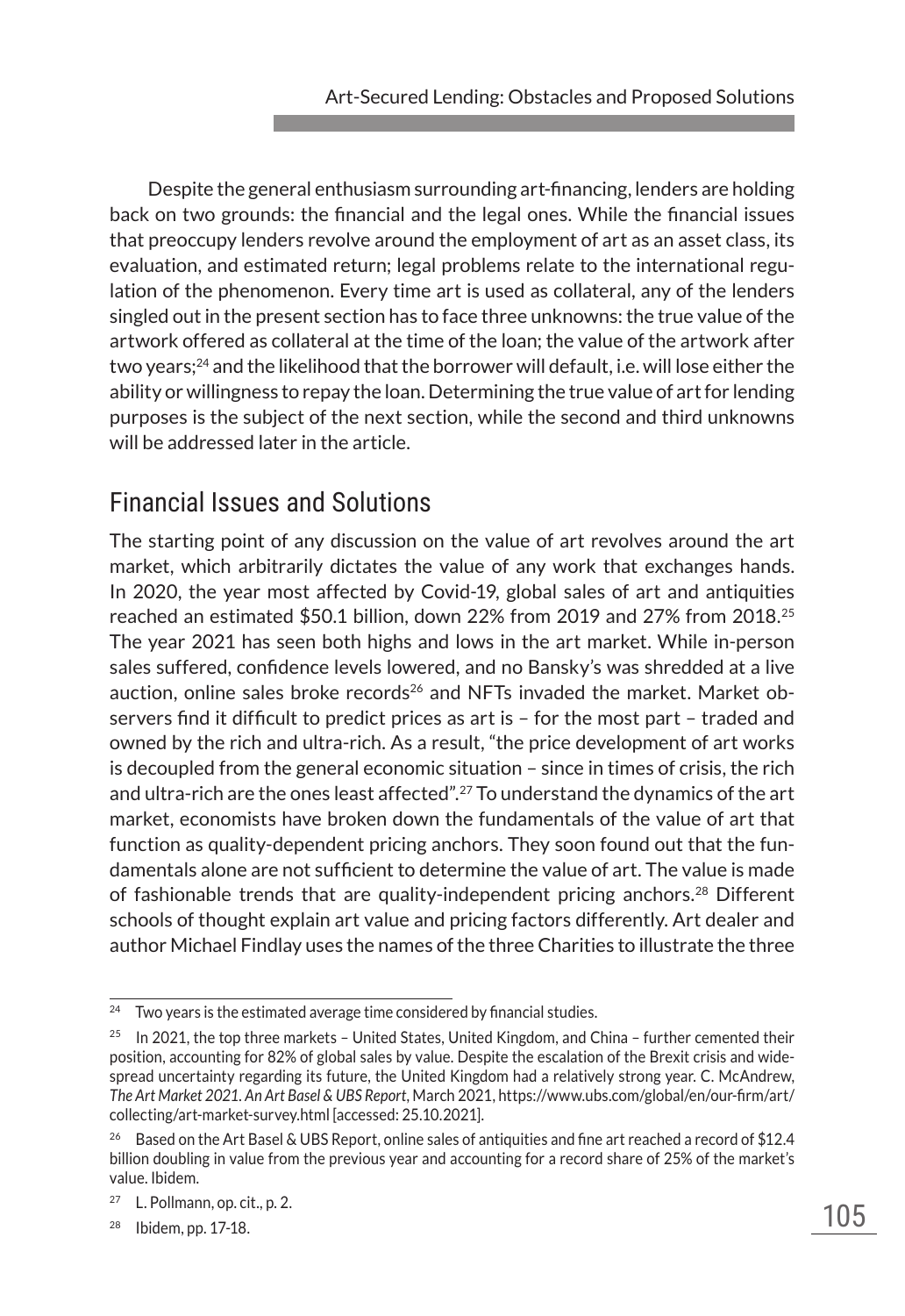#### Giuditta Giardini

components of the value of art: Thalia, the goddess of fruitfulness and abundance, represents commerce, while Euphrosyne, goddess of joy, represents the society, and Aglaea, the goddess of beauty in the eye of the beholder, is the essential, intrinsic value of art.29 When art is used against a money loan, the lender has to evaluate and price the pledged artwork, but determining the value of an antiquity or a painting is not as simple as evaluating shares of stock or bonds. To give a sense of the complexity, the present section provides a brief overview of the art evaluation process, breaking down the main components of the value of a work of art, being: the commercial value; the social value; and individual taste.

Today, with some exceptions, $30$  the commercial value of art is not correlated to the cost of the materials used in the production borne by the first buyer in the primary market. Whether it is real estate, stock in a closely held business, a plane, a yacht, or art, today banks routinely obtain appraisals andestablish advance rates (which are percentages of the appraised value against which they will extend credit), and then determine the amount they are prepared to lend against a particular pool of collateral. U.S. Federal law requires that independent appraisers make real estate appraisals for loan collateral purposes no more than one year prior to the date of the loan (and that the LTV ratio be less than 85%). Banks' credit policies for other types of collateral, including artworks, follow similar guidelines. For U.S. appraisers the fair market value of a work of art is represented by the price at which "the property would change hands between a willing buyer and a willing seller, neither being under the compulsion to buy or sell and both having reasonable knowledge of all relevant facts".31 "The fair market value cannot be determined on forced sales, nor can it be determined by a sale within a marketplace other than that which at the time it would be most commonly sold to the public".32 To establish the value of an artwork, art appraisers rely on the sales comparison approach. This method of evaluation involves comparison of property with similar items which have been sold within the common market for objects of that kind. In general, the most common market for fine arts is the market consisting of sales to members of the public through art fairs, specialist dealers, and specialist auctions. Accordingly, the markets considered and the sale prices reviewed for items comparable to the listed items include dealer sales, art fairs, as well as in-house exhibition and international auction house sale results. In appraisals, values are based upon the whole interest and possessory interest of the client, undiminished by any liens, fractional interests, and any other form of encumbrance or alienation.

<sup>29</sup> M. Findlay, *The Value of Art: Money, Power, Beauty*, rev. ebook ed., Prestel, Munich 2014.

<sup>30</sup> In the case of Damien Hirst's *Physical Impossibility of Death in the Mind of Someone Living*, the delivery from Australia to England, the taxidermy, and the montage in a giant glass vitrine of a 15-foot tiger shark "sculpture" might have weighted in the final price of \$50,000 paid by Saatchi to Hirst in 2005.

<sup>31</sup> Fair market value is defined in *Treasury Regulation* §1.170A-1(c)(2). International Society of Appraisers, *Core Course Manual*, 12-20 (2018-2019 ed.).

<sup>32</sup> *Treasury Regulation* §20.2031-1(b) expands upon the definition of §1.170A-1(c)(2). Ibidem.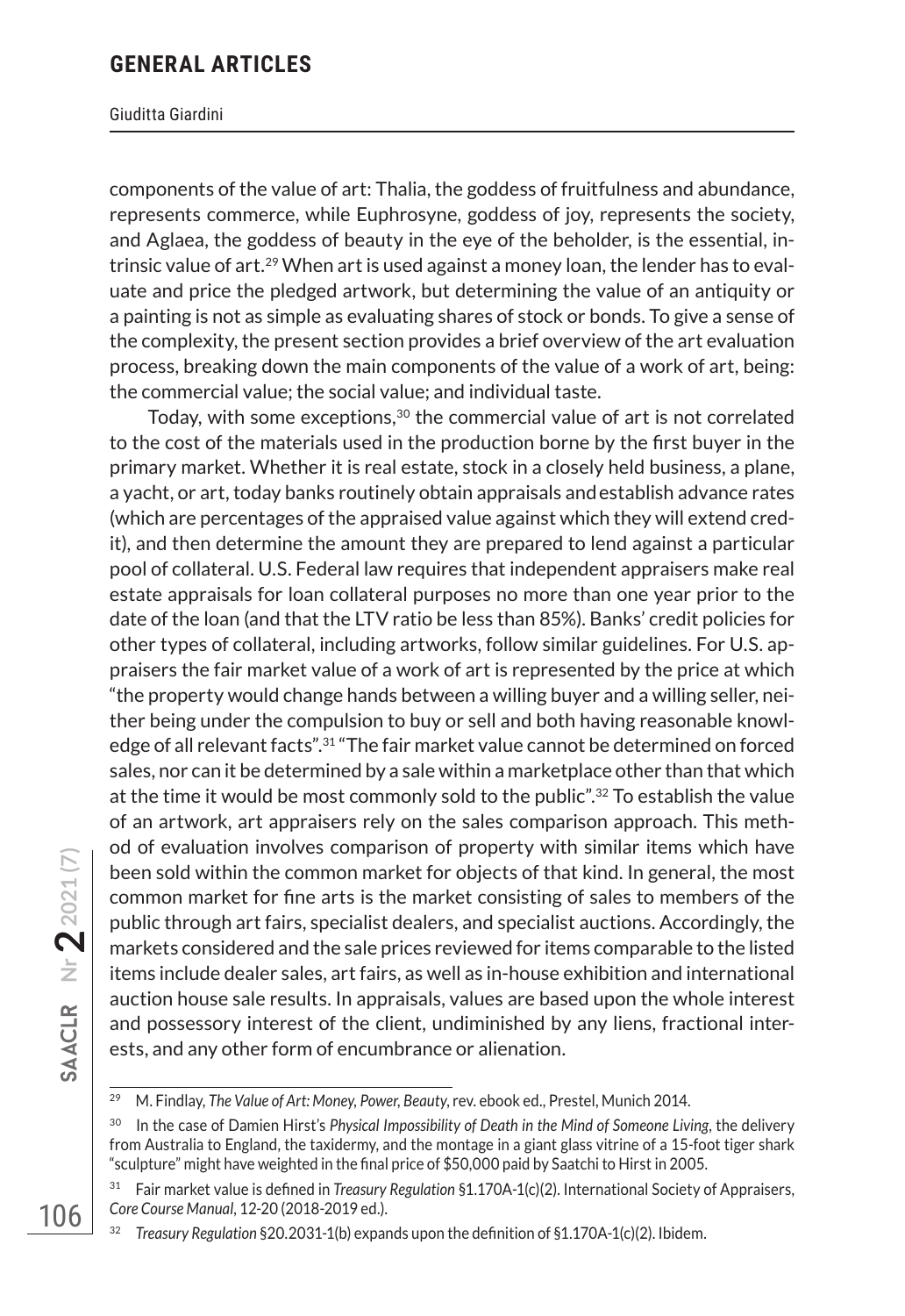While the auction price of a given artwork - as an instant evaluation - represents a consensus opinion on the value of said artwork, this value is in turn determined by a complex and subjective set of components and "beliefs based on past, present and future prices, individual tastes and changing fashion".33 However, "the uniqueness of each artwork adds to the complications since prices must be estimated based on sales of similar but not identical items".34

Another distinctive feature of the art market which needs to be considered when appraising a work of art is its unpredictability. An artwork believed to be authentic and traded as such could, later on, be declared to be a fake by the artist's major expert, scholars, connoisseurs, scientific experts etc., or it can be attributed to the artist's school, workshop, or followers. In the first scenario, the artwork immediately loses all its commercial value, while in the second scenario the commercial value is considerably affected and a new artistic and commercial appraisal would be required. The market value of art thus breaks down into different components that lenders must carefully consider. When assigning prices to luxury assets, SFS considers 10 criteria: authenticity, provenance, condition, rarity, historical importance, size, fashion, subject matter, medium, and quality; some scholars add colors and exposure to the equation.<sup>35</sup> If the fundamentals determining the commercial value of art were solely to be considered, prices could be more predictable and the volatility not be so high. However, there are two other aspects of the value of art that lenders have to take into account: the social value of art, and individual taste.

"The value of the artwork is intrinsically related to a series of immaterial factors", postulated Kleyman.<sup>36</sup> The reputation and the production of an artist are key to determining the market value of a piece, and popular feelings towards a particular artwork may result in a change of value.37 While "economists [and auction houses' specialists] have developed sophisticated techniques of measuring [the commercial value of art]", the social or cultural value proves difficult to determine. Neil Brodie concludes that "the value of an antiquity [but the same logic applies to contemporary artworks] can be measured directly in financial terms and indirectly by contingent valuation methodologies designed to measure public

<sup>33</sup> A.C. Worthington, H. Higgs, *Art as an Investment: Risk, Return and Portfolio Diversification in Major Painting Markets*, "Accounting and Finance" 2004, Vol. 44(2), pp. 257-272, http://citeseerx.ist.psu.edu/viewdoc/ download?doi=10.1.1.532.3589&rep=rep1&type=pdf [accessed: 25.10.2021].

<sup>34</sup> L. Pollmann, op. cit., p. 5.

<sup>&</sup>lt;sup>35</sup> Ventura Charlin and Arturo Cifuentes studied the relationship between the price of a painting, its color, and related attributes. The scholars based their research on Mark Rothko's post-1950 paintings. V. Charlin, A. Cifuentes, *The Price of Color in Mark Rothko's Paintings*, 16 January 2020, https://ssrn.com/abstract=3262314 [accessed: 20.12.2021].

<sup>36</sup> See footnote 22.

 $37$  When a rumor goes around that an artwork is a fake or there are a lot of forged works of the same artist around, or if another work by the same artist gets "burnt" at auction, all these events can depress the entire artist's production, not just a single work. S. Thornton, *Seven Days in the Art World*, Kindle ed., Granta Publications, London 2012, pp. 15-16.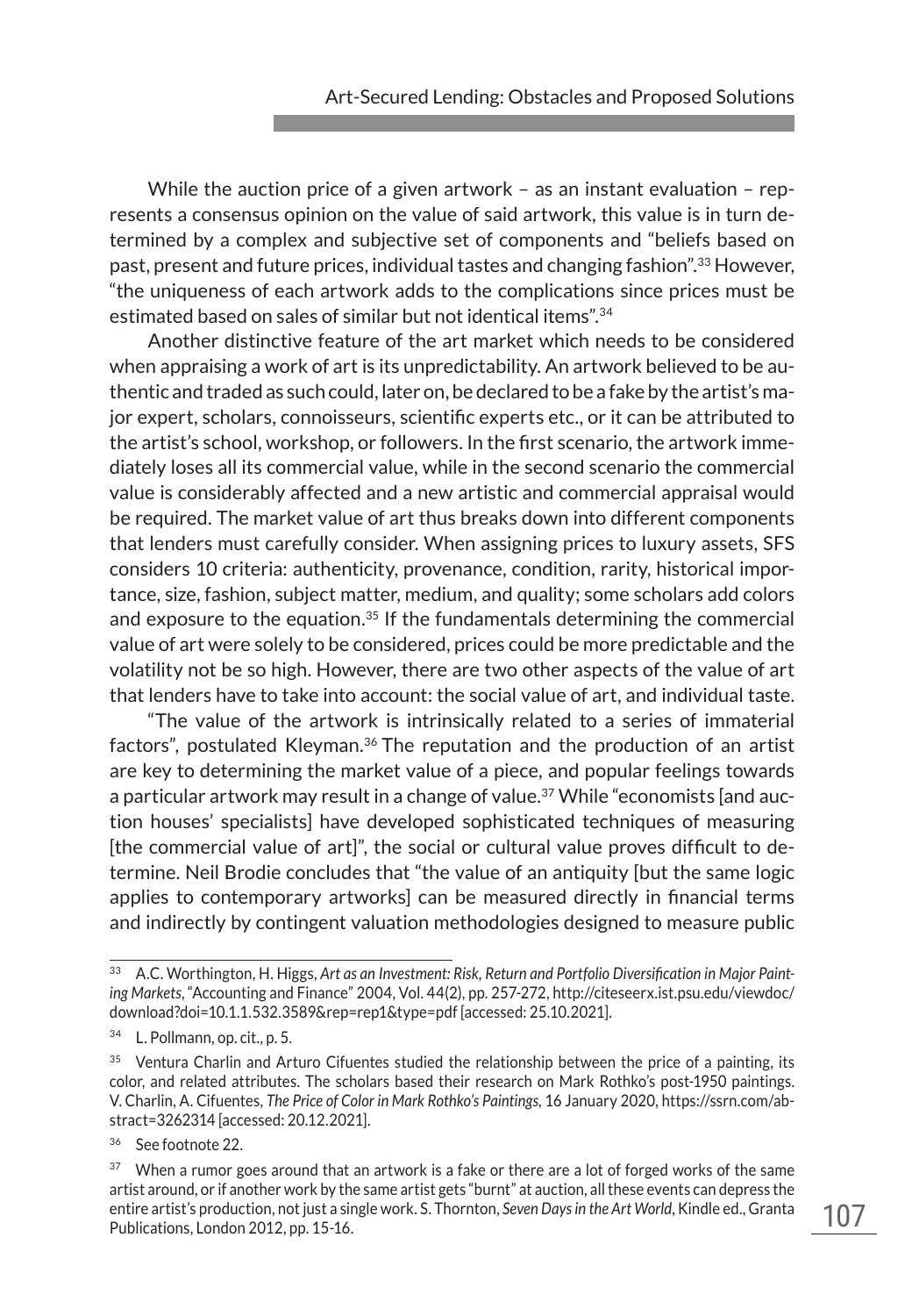#### Giuditta Giardini

'willingness-to-pay'".38 The social value of art is comprised of the many purposes that art "serves".39 Art – here intended as cultural heritage – represents the identity of a given group of individuals. This aspect might change over time. The fact that a given artwork has a given social value leads to restrictions on its circulation and a drop in value of the piece. In Italy, for instance, as a general rule objects with a cultural interest made by non-living authors more than 70 years ago may be declared to be of national cultural interest. When an object is declared to be of national cultural interest (Articles 12 and 13 of the Italian Code of Cultural Heritage and Landscape,  $CCHL^{40}$ , the owner is entitled to sell or donate it, but with the obligation to notify the contract to the Italian State within 30 days of the date of the transaction (Article 59 CCHL). In case of a sale, the State has the right of first refusal, which may be exercised within 60 days of the date of receipt of the sale notice (Article 60 CCHL). In general, classified objects may be moved within the Italian territory, but their movement must be authorized by the Ministry of Culture (Article 21 CCHL). Italian economists have established that every time a painting or an antiquity is declared to be of national cultural interest, the value of the work drops by 40-50%.41 The social value of a work of art thus becomes a key factor in the case of international art-secured lending. When Italian artworks are used as collateral against money-loans provided by foreign financial institutions, the fact that the artwork may potentially be unable to leave the Italian territory becomes a serious problem. The issue no longer pertains solely to the sphere of value, but it also becomes a question of the suitability of classified objects for art-secured lending services. The complexity of the subject matter explains why financial institutions stayed away from art-secured loans for such a long time; not just because of the extreme price volatility and the opacity of the market, but also because of the uncertainty derived from the application of parochial rules.

To briefly explain the third component of the value of art, one should take a look inside the auction saleroom. Every bidder enters that room with an object and a maximum price in mind, thinking "this high and no higher".42 The maximum price represents the ideal allocation of the bidder's funds, which meets both the

<sup>38</sup> N. Brodie, *Archaeological Looting and Economic Justice*, in: P.M. Messenger, G.S. Smith (eds.), *Cultural Heritage Management: A Global Perspective*, University Press of Florida, Gainesville 2010. See also R. Mason, *Assessing Values in Conservation Planning: Methodological Issues and Choices*, in: M. de la Torre (ed.), *Assessing the Values of Cultural Heritage*, Getty Conservation Institute, Los Angeles 2002, pp. 5-30; and T. Darvill, *Value Systems in Archaeology*, in: M.A. Cooper et al. (eds.), *Managing Archaeology*, Routledge, London 1995, pp. 40-50.

<sup>39</sup> A. Klamer (ed.), *The Value of Culture: On the Relationship between Economics and Arts*, Amsterdam University Press, Amsterdam 1996, p. 243.

<sup>40</sup> *Decreto Legislativo 22 gennaio 2004, n. 42: Codice dei beni culturali e del paesaggio*, Gazzetta Ufficiale No. 45.

<sup>41</sup> S. Famularo, P. Ripa, *Quanto la notifica penalizza il mercato dell'arte italiano?*, "Il Giornale delle Fondazioni", 27 July 2012. The article is based on a report issued by the Osservatorio sui Beni Artistici of the Monte dei Paschi Bank in 2012.

<sup>42</sup> D. Thompson, *\$12 Million Dollar Stuffed Shark: The Curious Economics of Contemporary Art and Auction Houses*, Kindle ed., Aurum Press, London 2010.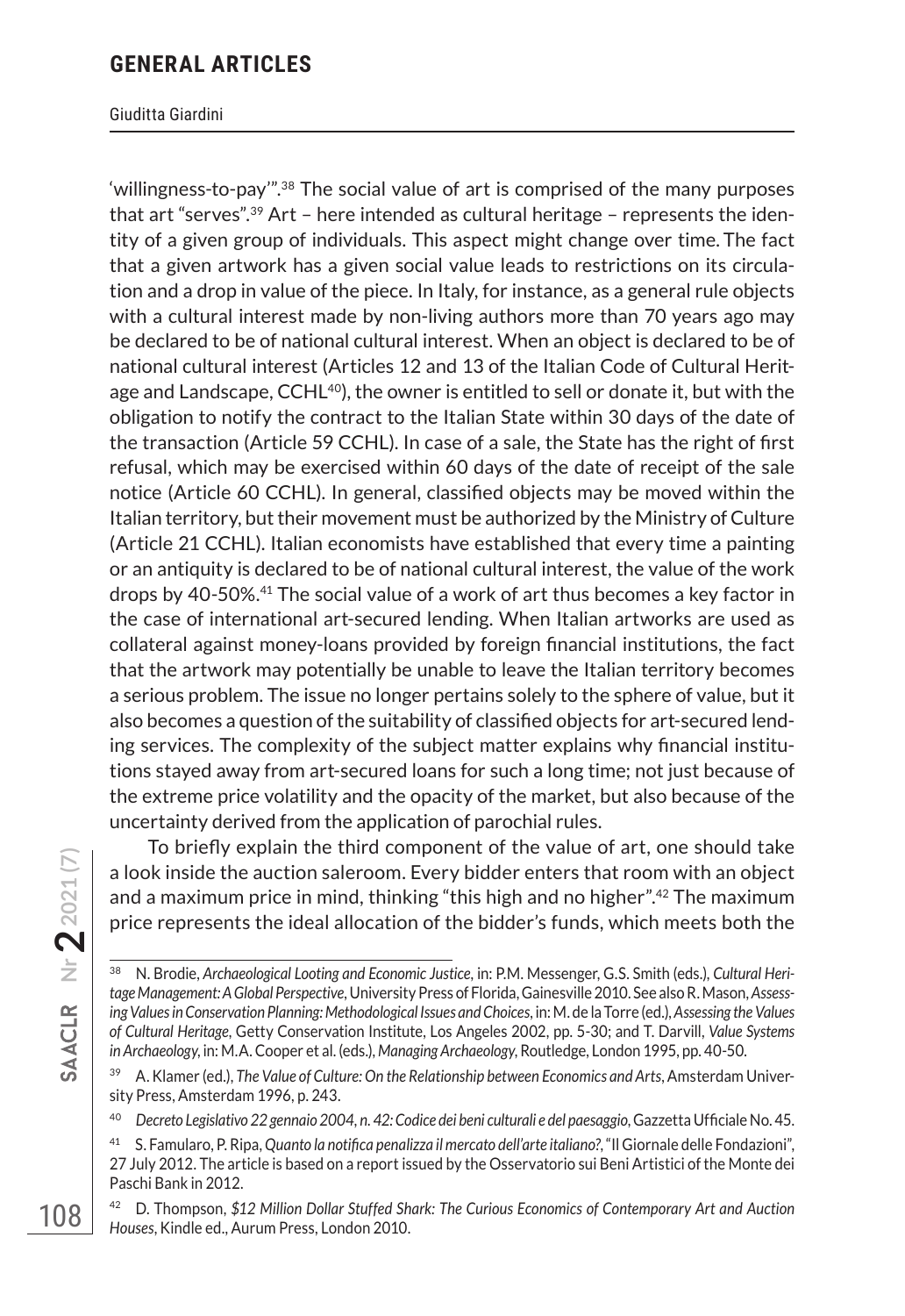buyer's expectations and his or her financial possibilities. "Few [bidders] stick to this once bidding starts. A bidder will say to himself 'just one bid over', almost simultaneously, in that same showroom a dealer bidding for a client via mobile phone will say: 'we have reached your limit but this is a great work [of art], I think we should go higher'".43 "The one bid over" or the "we should go higher" kind of feelings – halfway between logic and passion – corresponds to the essential value of art. Art moves people because it provokes the most difficult to define feelings: art might push a bidder to pay more than originally planned, or encourage a thief to steal a Mona Lisa.44

The third component of the value of art is subjective and depends on individual experiences,45 which is what makes the art market so unpredictable. In economics, the essential value of art is explained by the term "aesthetic dividend". Paintings, sculptures, and drawings are valuable financial assets,<sup>46</sup> therefore, art is added to portfolios to diversify the contents or mitigate the overall risk.47 Having old masters' paintings in a portfolio is a low-risk, low-revenue choice, while not-consolidated or emerging artists represent a riskier choice, but the potential return is higher because they might be subject to a future increase in value. Although art is unmistakably below the efficiency frontier, its presence in financial portfolios – if motivated by a real passion for art – generates the socalled aesthetic dividend, namely an implicit, aesthetic share of profits. It is clear that the aesthetic dividend has no effect on the value of the pledged artwork. In many jurisdictions, the law prohibits the negotiation of forfeiture agreements, therefore, in the case of a borrower's default the lender can almost never acquire ownership over the asset used to secure the transaction.<sup>48</sup> Therefore, while the aesthetic dividend, determined on the basis of the lender's taste, has little account in this analysis, what could be considered is the loss caused to the borrower who collateralized a loan using an artwork of particular significance to him or her.

<sup>43</sup> Ibidem.

<sup>44</sup> In 1911, an Italian handyman named Vincenzo Peruggia stole the iconic Leonardo da Vinci's painting, the *Mona Lisa*, from the Louvre. The *Mona Lisa* had spent two years on the kitchen table of the plumber. From the jail, Peruggia declared: "I fell in love with her".

<sup>45</sup> A. Klamer (ed.), op. cit., p. 243.

<sup>46</sup> V. Charlin, A. Cifuentes, *The Art Market: What Do We Know About Returns?*, 2015, https://ssrn.com/abstract\_id=2636269 [accessed: 25.10.2021].

<sup>&</sup>lt;sup>47</sup> Markowitz portfolio theory might be used to construct an efficient frontier for the exclusive-art portfolio and the mixed-asset portfolio where art is included alongside short and long term government debt and corporate debt and equity.

<sup>48</sup> Article 2744 of the Italian Civil Code. *Regio Decreto 16 marzo 1942, n. 262: Codice Civile*, Gazzetta Ufficiale No. 79.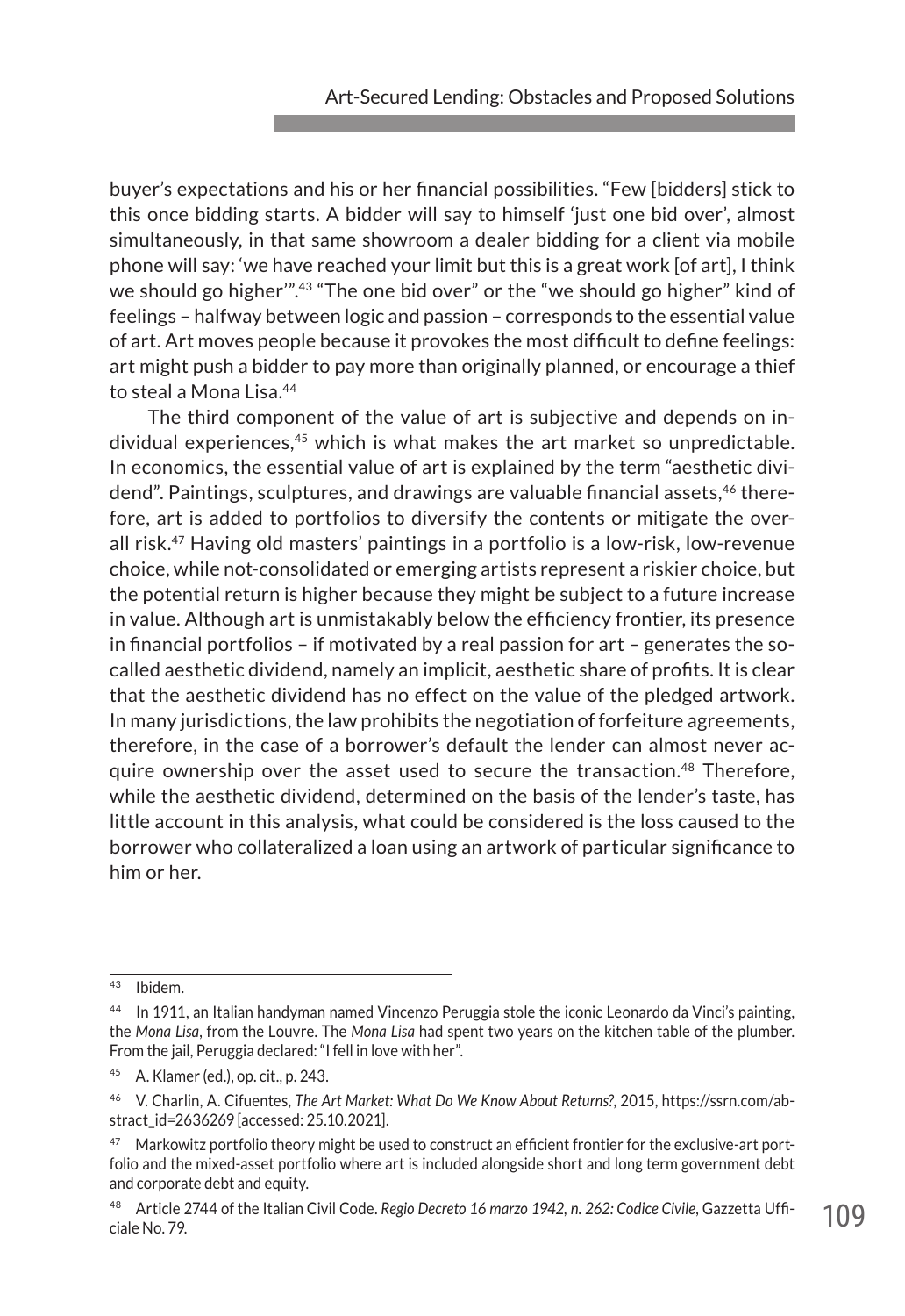Giuditta Giardini

## Fixing Financial Issues

Circling back to the three unknowns of art-secured lending practice; once we have established how to appraise an artwork, the value of the artwork after two years<sup>49</sup> and the likelihood (or not) that the borrower will default or lose the ability and/ or willingness to repay the loan have to be determined. As explained in the previous section, pricing artworks is not impossible, appraisers do it every day. The real challenge for financial institutions is to determine the value of the work of art pledged by the borrower after two years, taking into consideration the myriad of variables that influence the art market and art market prices. According to Dr. Arturo Cifuentes, Senior Research Associate at Clapes UC (Santiago, Chile), the value of a painting after two years could be calculated considering the real return using the Monte Carlo simulation.<sup>50</sup> In finance, this simulation is used to solve problems when a specific formula is not available. There is already an extensive literature on the performance of art as an asset class and the movement of average art prices.51 Based on a survey conducted by Orley Ashenfelter and Kathryn Graddy, the real return on art ranges from 0.6% to 5.0% for paintings in general over the long term.52 The return on art is found to have much higher volatility than conventional financial investments such as corporate equity indices; the standard deviation of the real return on art is approximately 21.3% for the period from 1950 to 1999; 35% for the period from 1900 to 1999; and 42% for the period from 1875 to 1999.53

As for the third unknown, i.e. the likelihood that the borrower will lose the ability to repay or default is determined by looking at the borrower's current income and assets. Lenders may also consider the borrower's expected income. Besides income, lenders consider a borrower's current liabilities and other requirements according to the type of loan issued or service provided. In general, while the lender's due diligence remains key, the borrower's ability and willingness to repay the loan is less problematic in art-financing, where the LTV ratio is so low that it makes it more convenient to use artworks against money loans than other assets. In most cases, the lender ends up not losing money but making a profit. Loans backed by works of consolidated artists should be preferred by lenders. The probability of a loss for

<sup>51</sup> L. Pollmann, op. cit. and footnote 11 above.

<sup>52</sup> O. Ashenfelter, K. Graddy, *Auctions and the Price of Art*, "Journal of Economic Literature" 2003, Vol. 41(3).

 $49$  Two years is the estimated average time considered by financial studies.

<sup>&</sup>lt;sup>50</sup> The Monte Carlo simulation, *Price (t=2 years) = Price (t=0)x (1+ return)*, is a legitimate and widely used method often used in mathematical finance for dealing with uncertainty in many aspects of business operations. The Monte Carlo Option Price is a solution applied to calculate the value of an option with multiple sources of uncertainties and random features, such as changing interest rates, stock prices, or exchange rates, etc. L. Bingqian, *Monte Carlo Simulations and Option Pricing,* Undergraduate Mathematics Department, Pennsylvania State University, 2011, http://www.personal.psu.edu/alm24/students/bingqianMonteCarlo. pdf [accessed: 10.01.2022].

<sup>53</sup> J. Mei, M. Moses, *Art as an Investment and the Underperformance of Masterpieces*, "American Economic Review" 2002, Vol. 92(5).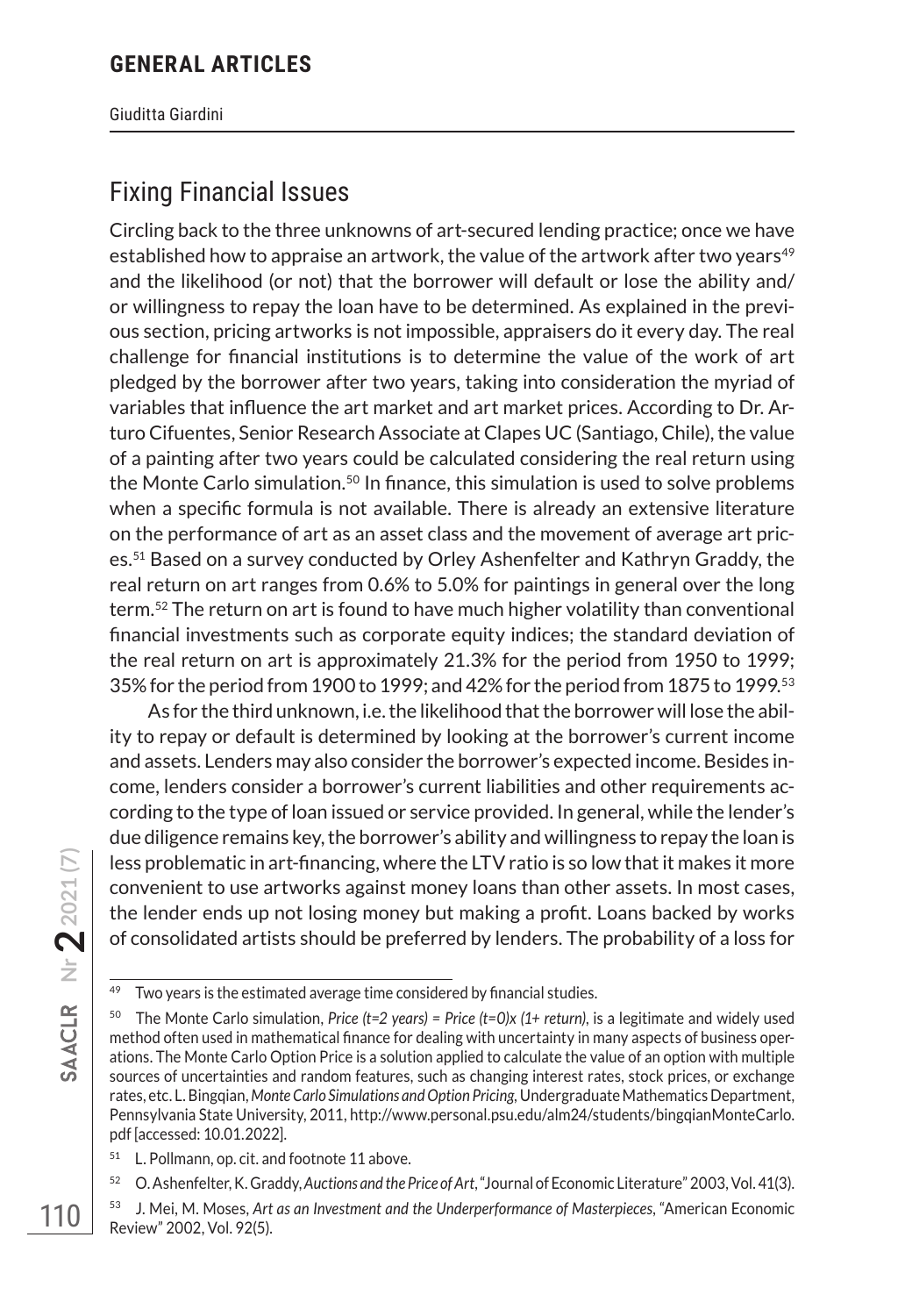the lender in 90% of cases equals 0, and only in the 10% of cases is there a chance of experiencing a money loss.<sup>54</sup> Less-known artists suffer from greater price volatility, with the consequential risk of loss of income for investors and lenders.<sup>55</sup>

Today, collectors perceive art-secured loans as an easy and inexpensive source of capital (whether they are using the funds to buy more art or invest in their own businesses)<sup>56</sup> while galleries pledge artworks to finance their company's growth. Similarly to asset-based lending, which splits into individual loans and loans to corporations,57 financial institutions have differentiated loans to collectors and loans to galleries. In the latter case, the loan is secured with the merchant's inventory.58 In 2017, 64% of art collectors interviewed by Deloitte Art & Finance service valued art for its potential for return and the opportunity to diversify liquid assets.59 Collectors with a large collection can decide to rotate the artworks used as collateral.60 Loans to collectors are made for a period ranging from 3-4 months up to 5 years, $61$  but the loan tenor generally does not exceed 2-3 years. Interest rates are normally high (15-25%), and the LTV ratios are in the 40-60% range, i.e. considerably lower than the typical 80-90% in the real estate and automobile markets. Loans to collectors are not amortized loans, i.e. loans that require periodic payments; they usually demand one payment at the end of the negotiated period of time. Collectors turn to art-financing when they need funds to purchase additional artworks, to bridge financing for artwork acquisitions or sales, or to make use of attractive interest rates based on the artwork and the collector's personal credit

<sup>59</sup> Deloitte, ArtTactic, *Art & Finance Report 2017*.

<sup>54</sup> V. Charlin, A. Cifuentes, *An Investor-Oriented Metric for the Art Market*, "The Journal of Alternative Investments" 2014, Vol. 17(1), p. 5; R.A.J. Campbell, *Art as Collateral: Credit Default Swap Derivatives in Banking*, draft paper, Debt, Money and Finance in Integrated Global Markets, XIV International Tor Vergata Conference on Banking and Finance, December 2005.

 $55$  In finance, the credit risk refers to the uncertainty regarding a counterparty's ability and willingness to meet its contractual obligation. The credit risk is inextricably connected to the debtor and his or her capacity to maintain the credit quality. Financial loss is caused by a reduction in the credit quality, which will ultimately result in default risk or deterioration risk.

<sup>56</sup> S.D. Brodie, *The Risk Calculus of Art Loans: Lending Against Value in an Extraordinary Market*, http://www. elementsinplay.com/wp-content/uploads/2013/02/Art-Avocacy-SpringSummer-2012.pdf [accessed: 25.10.2021].

Differentiated for the diverse motivations and opportunities faced by the two art market players when securing a transaction.

<sup>58</sup> Maecenas, a blockchain platform, helps galleries to get the liquidity necessary to expand their collection by pledging the artworks already in their possession, providing an alternative to the three-year art-secured loan with a 13.5% annual interest. Galleries can raise funds through investors on the Maecenas platform by listing their artworks at a 6% one-off fee. Maecenas website is available at: https://blog.maecenas.co [accessed: 25.10.2021].

 $60$  In 2011, the billionaire Michael Steinhardt pledged 20 paintings and drawings, including five by Pablo Picasso and one by Jackson Pollock, as collateral for a loan from J.P. Morgan Chase Bank.

 $61$  According to Dr. Cifuentes, the typical art-secured loan tenor is 2-3 years. Dr. Cifuentes is a former Columbia Business School's Finance Professor; he taught *Art as Collateral: Secured Lending* class, Term B class, Fall 2018, at Columbia Business School in New York.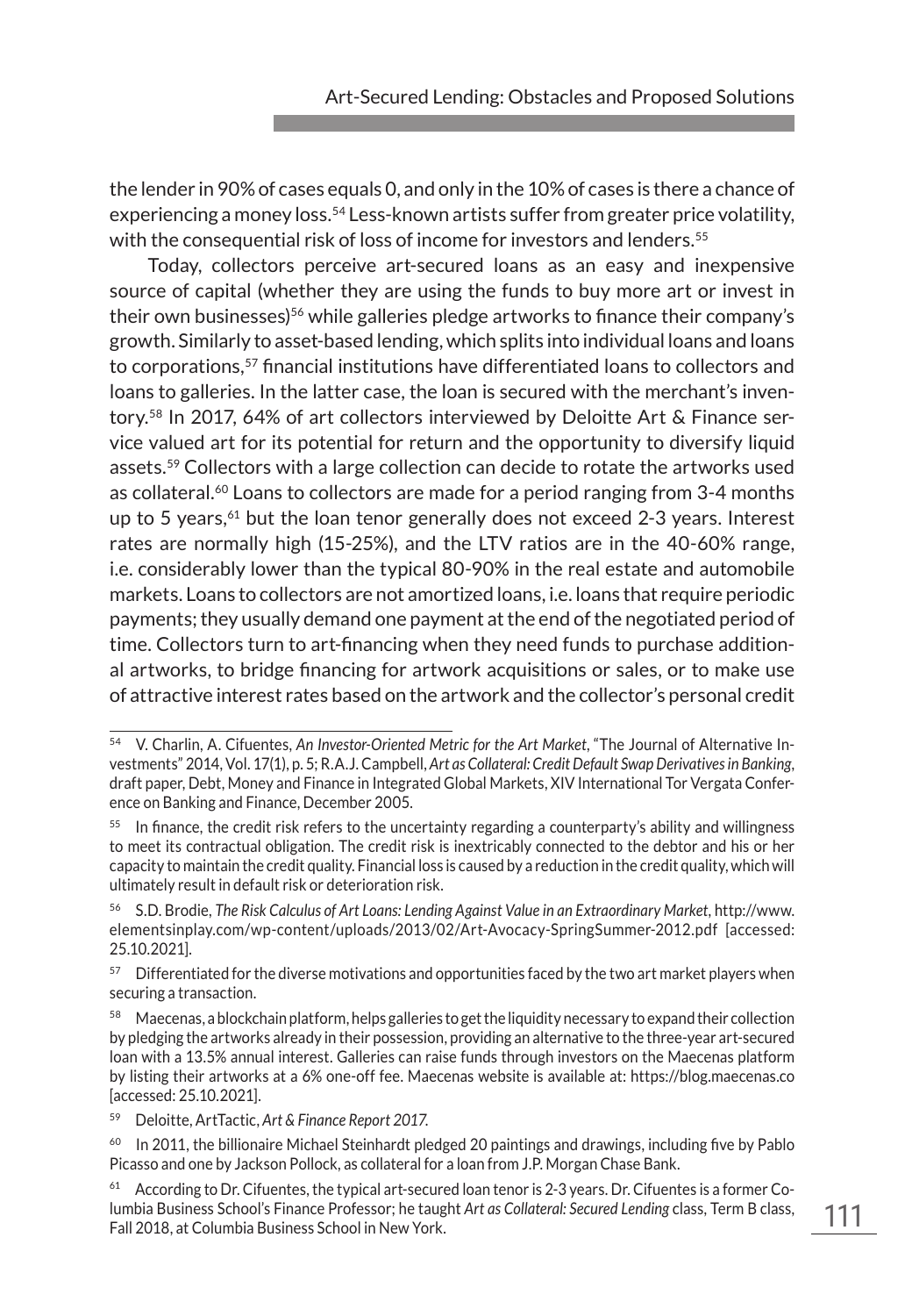#### Giuditta Giardini

profile. Art-financing gives collectors, investors, and galleries the ability to leverage the value in an artwork and defer capital gains, as well as liquidity and the flexibility to take advantage of investment opportunities while keeping the investment portfolio intact. It is thus not surprising that in 2019 art – interpreted as a valuable financial asset – has become one of High Net Worth Individuals (HNWIs)' favorite investments of passion.<sup>62</sup>

Despite the enthusiasm and the increasing number of institutions with artbased lending services, art-secured lending is still considered "a niche-credit service targeted to HNWIs who wish to unlock liquidity out of their collection or art assets for investment or personal finance purposes".<sup>63</sup> More recently, the percentage of collectors buying art as a mere investment declined:<sup>64</sup> despite art is now accepted as a financial asset, it is still perceived as a questionable investment.65 The figures reported by the Art Basel & UBS Report are a sign of the fear of European HNWIs when pledging part of their art collections. The unequal distribution of art-financing services all over the world reflects the market's fear of a practice not uniformly regulated.

The same fear prevents art dealers from trusting art-financing. According to the TEFAF Art Market Report 2018, 15% of art dealers said that they had used artworks as a collateral for a loan, either exclusively (non-recourse) or as part of a broader pool of assets (recourse); only a small group of dealers (4%) say they regularly use loans to galleries as a way of financing different aspects of their business. However, as the drafters pointed out, once again the low figure might be affected by the nature of the TEFAF dealer sample, which is largely European.<sup>66</sup> The U.S. art-secured lending market is significantly more developed, so one would expect this percentage to be higher among U.S. dealers. Beyond all the economic reasons that can justify the low level of use of this service, one must take into account what the market and legislators have done. While the market and financial scholars continue to seek solutions to enhance art-financing services, the legislators have remained largely unmoved.

## Legal Issues Concerning Art-Secured Lending

Probably the greatest issue preventing the widespread use of art-financing is the uncertainty created by the differing laws in force in different States aimed at regu-

- <sup>63</sup> Deloitte, ArtTactic, *Art & Finance Report 2017*.
- <sup>64</sup> C. McAndrew, op. cit.

<sup>66</sup> TEFAF, *Art Dealer Finance 2018*, https://2018.amr.tefaf.com/ [accessed: 20.12.2021].

 $62$  In 2019, 9% of the available wealth of HNWIs was allocated in art assets; however, in 2020 Covid-19 caused a 20.2% drop in the number of paintings sold at auction and value, compared to the same period the previous year, according to analysis by Art Market Research Developments (AMRD).

<sup>65</sup> In 2017, Deloitte already calculated a 3% loss from 2016. See Deloitte, ArtTactic, *Art & Finance Report 2017*.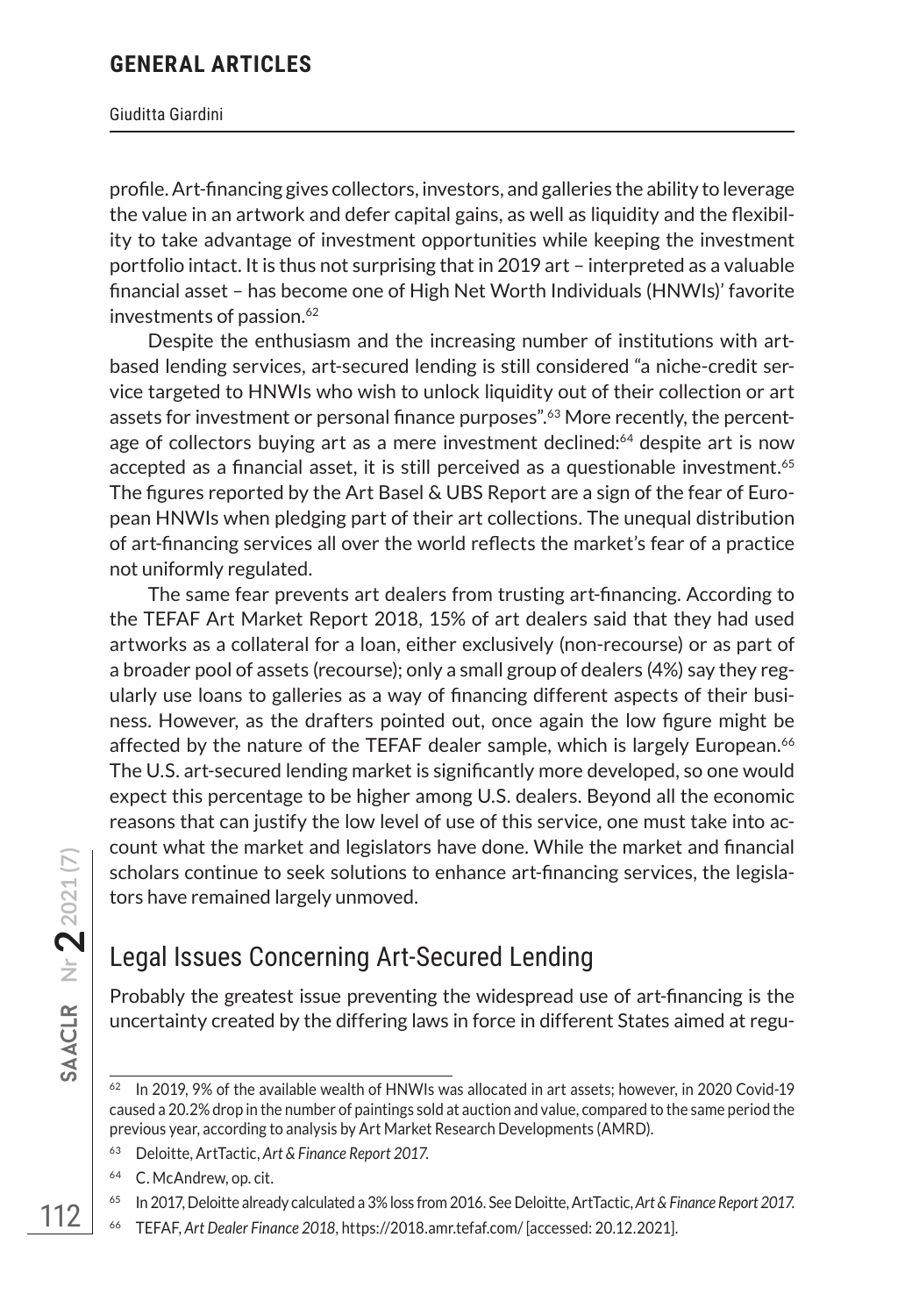lating art-secured lending. Different laws, imposing different requirements on borrowers and lenders, dampen the international demand for this service. While economists have tried to find innovative ways to facilitate the issuance of art-loans and banks as well as other financial institutions continue to offer art-financing services, national and international lawmakers are not keeping pace with the evolving reality.

Two key elements of secured transactions seem to vary according to the jurisdiction considered: perfection and priority. Perfection refers to the practice(s) used to put the world on notice of the existence of a lien. A security interest is perfected when attached, namely when value is given, provided that the debtor holds rights in the collateral or the power to transfer rights in the collateral to a secured party. When the security interest is attached, it becomes enforceable, unless the parties have specifically agreed to postpone the time for attachment, in which case the security interest will attach at the time specified in the agreement. When an asset is perfected it means that the lender gets a priority status, namely the right to satisfy the lien prior to other creditors. Priority is achieved by providing a public notice of an attached security interest. Perfection by filing or perfection by registration is an alternative to perfection by possession, which is the strongest way to secure collateral assets. Perfection by control (e.g. of shares) is only relevant for investment property. To perfect a security interest by possession, the secured party (the creditor or a third party) obtains actual or apparent possession of a property owned by the debtor. The absence of an internationally-enforced treaty dictating the rules of perfecting a security interest in movable property has resulted in great uncertainty for lenders, inasmuch as laws regulating secured transactions change from State to State.<sup>67</sup>

In the United States, where liens on movable property can be perfected by voluntarily filing a U.C.C.-1 Financing Statement, banks and auction houses are often not content with just the registration alone, and they take possession of the collateral while the loan is outstanding. However, Sotheby's makes some exceptions for long-time U.S.-based trusted clients by letting them retain the possession of the pledged property. In a jurisdiction where filing is not an option, Sotheby's perfects the lien only by possession.<sup>68</sup> In case of default, in almost all jurisdictions perfection by possession trumps perfection by filing.

The analysis of U.S. case law demonstrates some serious faults in the system. In some cases, the consignee uses the artworks consigned (or even pledged) for the sale by the owner as collateral for a gallery loan. The absence of checks on the ownership rights over the pledged assets at the time of filing of the financial statement resulted in an arbitrary interference with the owners' enjoyment of their property rights.

<sup>67</sup> Deloitte, ArtTactic, *Art & Finance Report 2017*.

<sup>&</sup>lt;sup>68</sup> Sotheby's Financial Service grants international loans to individuals and companies located everywhere in the world under the condition that they transfer their property to warehouses.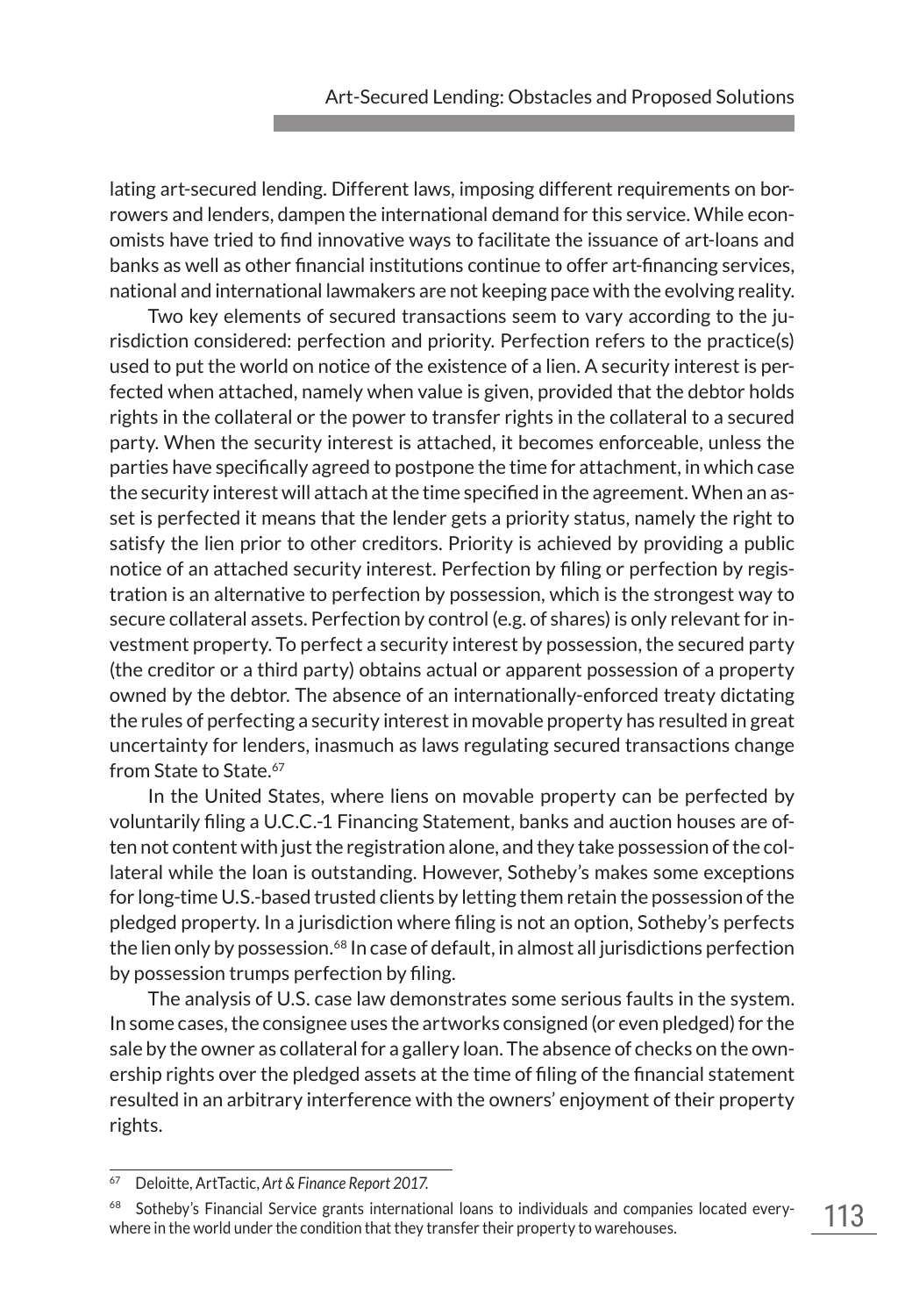#### Giuditta Giardini

In Europe, in general perfection by possession seems to prevail over perfection by filing when dealing with movable property. However, foreign banks and financial institutions may not be subject to the provisions of national laws. A Dutch case, explained below, illustrates the difficulties for international lenders to provide services worldwide in the absence of harmonized international rules.

#### Troubles for borrowers

A great number of U.S. galleries offer art-financing services to their clients, since in the United States lending money against artworks has more pitfalls on the borrower's side than on the lender's. Problems arise when artworks – consigned to galleries to secure loans, or just for sale – are inventoried and taken by bankruptcy trustees to be sold to pay galleries' creditors. To prevent galleries from paying their debtors with consignors' property, the Uniform Commercial Code (U.C.C.)<sup>69</sup> amended its provisions to be more consignor-friendly. However, the amendment has resulted in general confusion and divergent court interpretations.

Prior to the 1999 revision to the U.C.C., consignment sales were governed under both Article 2 (on Sale) and Article 9 of the U.C.C. §2-326 (Sale on Approval, Sale on Return),<sup>70</sup> which provided most of the law on consignment and subordinated the consignor's interests to the right of the consignee's creditors, unless the consignor could satisfy at least one of three exceptions: (i) that the consignee was generally known by his creditors to be substantially engaged in selling works of others; (ii) to prove compliance with signage requirements; and (iii) to have formally filed a financing statement under Article 9. The last two requirements were not very popular, and consequently when a gallery (consignee) became insolvent and filed for bankruptcy, or pledged the consigned property as collateral for a loan, the collector-consignor was left with having to prove the "generally known" exception in order to get his or her property back. Since consumers were highly unsuccessful in their attempts to win back their property based on the three exceptions, in 1999 the revision of Articles 2 and 9 eliminated any mention of the U.C.C. §2-326.71 At the same time, a new definition of "consignment" was included in U.C.C. §9-102(a)(20) whereby, as set forth in *Haley Steele*, 72 a consignment was defined as being a security interest (U.C.C. §1-201(37)).73 Therefore, anytime the

 $69$  The Uniform Commercial Code is a set of laws governing all commercial transactions in the United States. It is not a federal law, but a uniformly adopted state law.

 $70$  Courts had to decide if a particular transaction was a "sale or return" to determine the priority between the consignor and the consignee's secured creditors.

<sup>71</sup> J.J. White, R.S. Summers, *Uniform Commercial Code*, 6th ed., Hornbook Series, Kindle ed., West Academic, St. Paul 2010.

<sup>72</sup> *In Matter of Haley Steele*, No. 051617BLS (Mass. Cmmw. Nov. 14, 2005).

<sup>73</sup> *In re Moransen*, 302 B.R. 784 (E.D.N.Y. 2003), aff'd in part, remanded in part, 2005 WL 2370856 (E.D.N.Y. 2005). "The law of the consignment is governed by [U.C.C. §9-102(a)(20)] and next U.C.C. § 2-326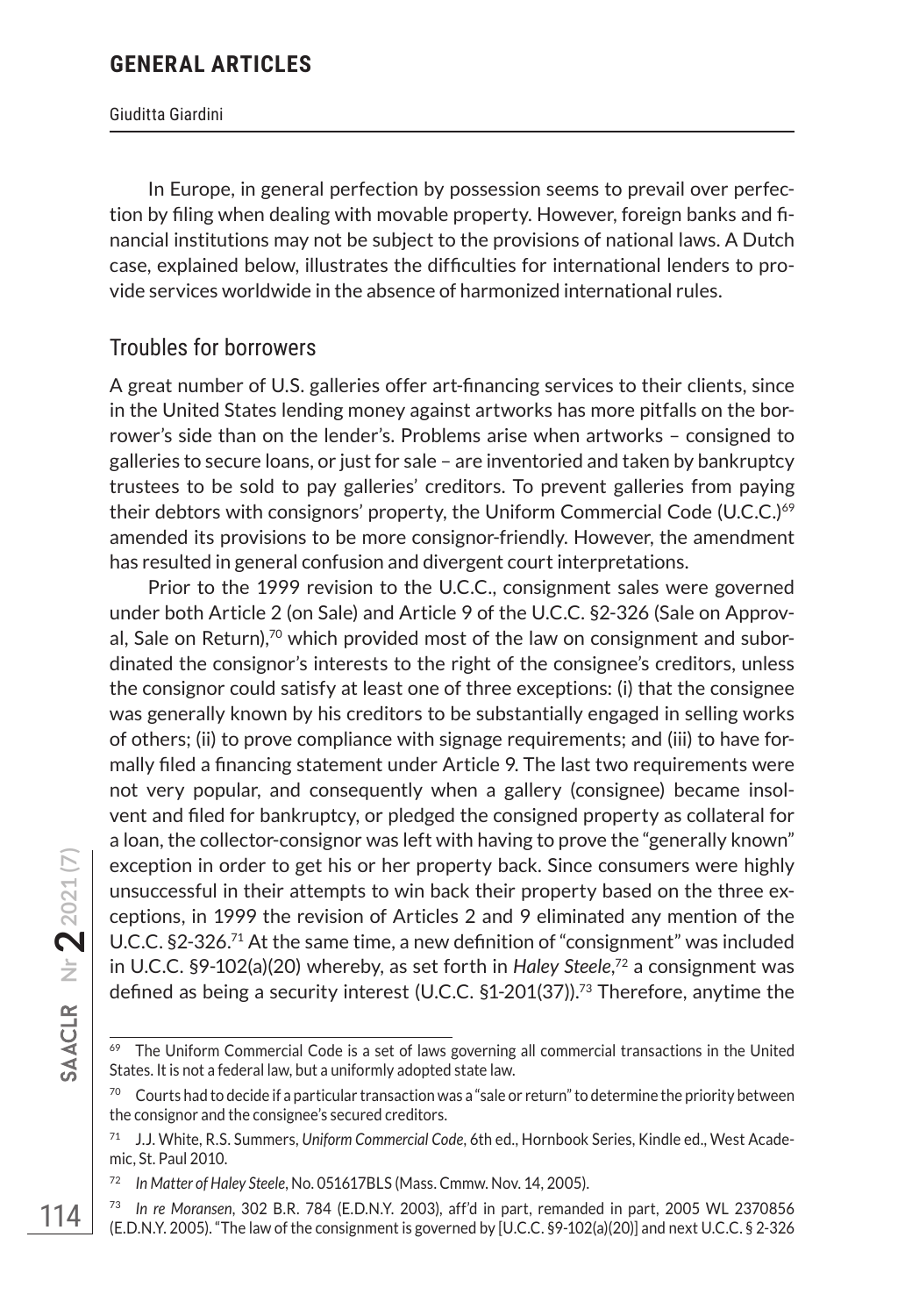transfer of a work of art falls within the definition of a consignment under U.C.C. §9-102(a)(20), the consignor has to file a U.C.C.-1 Financing Statement in the State where the consignee, gallerist, or dealer is located in order to protect his or her property. Today, the signature of the consignee is no longer necessary so long as the consignee agrees on the filing, which can be provided for in the requirement. The consignee has a duty to inform its secured creditors. A U.C.C. §9-102(a)(20) consignor who fails to file a financial statement is automatically subordinated to the consignee's lien creditors.

In instances where U.C.C. §9-102(a)(20) does not apply to the consignment, there is some confusion regarding "exactly where consignees of this – non Article 9 consignment – stand".<sup>74</sup> Under U.C.C.  $\S9-102(a)(20)$ , when goods defined as "consumer goods"75 are on consignment with dealers or auction houses, they fall outside of Article 9. However, when non-consumer goods are consigned to dealers they fall within the provisions of Article 9, but not when consigned to auction houses. Given the legal uncertainty lingering over the consequences for a non-Article 9 consignment, unless and until a State addresses the issue in detail a protective filing of a U.C.C.-1 Financing Statement is the best solution.

To protect consignors, States have implemented consignment statutes.<sup>76</sup> The *New York Consolidated Laws, Arts and Cultural Affairs Law – ACA § 12.01. Artist-art merchant relationships* were amended by a Bill passed in 2012 in reaction to a Court decision in the *Salander O'Reilly* case. Salander O'Reilly was a famous five-floor 5th Avenue gallery (Manhattan, N.Y.). The gallery represented many high profile artists and had wealthy clients. However, in 2005, the gallery started to show the first signs of insolvency, which led to the filing of an involuntary bankruptcy petition in October 2011, followed by a voluntary petition.<sup>77</sup> The gallery's debts exceeded its minimal remaining assets and creditors went after the consigned works of art in the gallery's possession (more than a hundred consigned works), using all possible legal arguments. The gallery's consignors had not filed any financing statements at the time of the consignment, and only when in court did they find out that their works had been used to secure loans, as they were the property of the Salander O'Reilly Galleries. Some of the artworks eventually went back to their rightful owners because the gallerist failed to include them in

<sup>77</sup> Chapter 11 of the U.S. Bankruptcy Law.

amended […] the standard approach is first to go to Section 9-102(a)(20), and if the transaction does not fit under this section, then go to next Section U.C.C. § 2-326, if the transaction does not fit […] then the transaction falls entirely outside the [U.C.C.], and the Court must then fall back on the common law of bailment and other tradition practices".

<sup>74</sup> J.J. White, R.S. Summers, *Uniform Commercial Code*, 5th ed., West Publ., St. Paul 2002.

<sup>&</sup>lt;sup>75</sup> For the purpose of U.C.C. §9-102(a)(23), consumer goods are "goods that are used or bought for use primarily for personal, family, or household purposes". In general, artworks should not be considered consumer goods.

<sup>76</sup> U.C.C. §9-102(a)(20).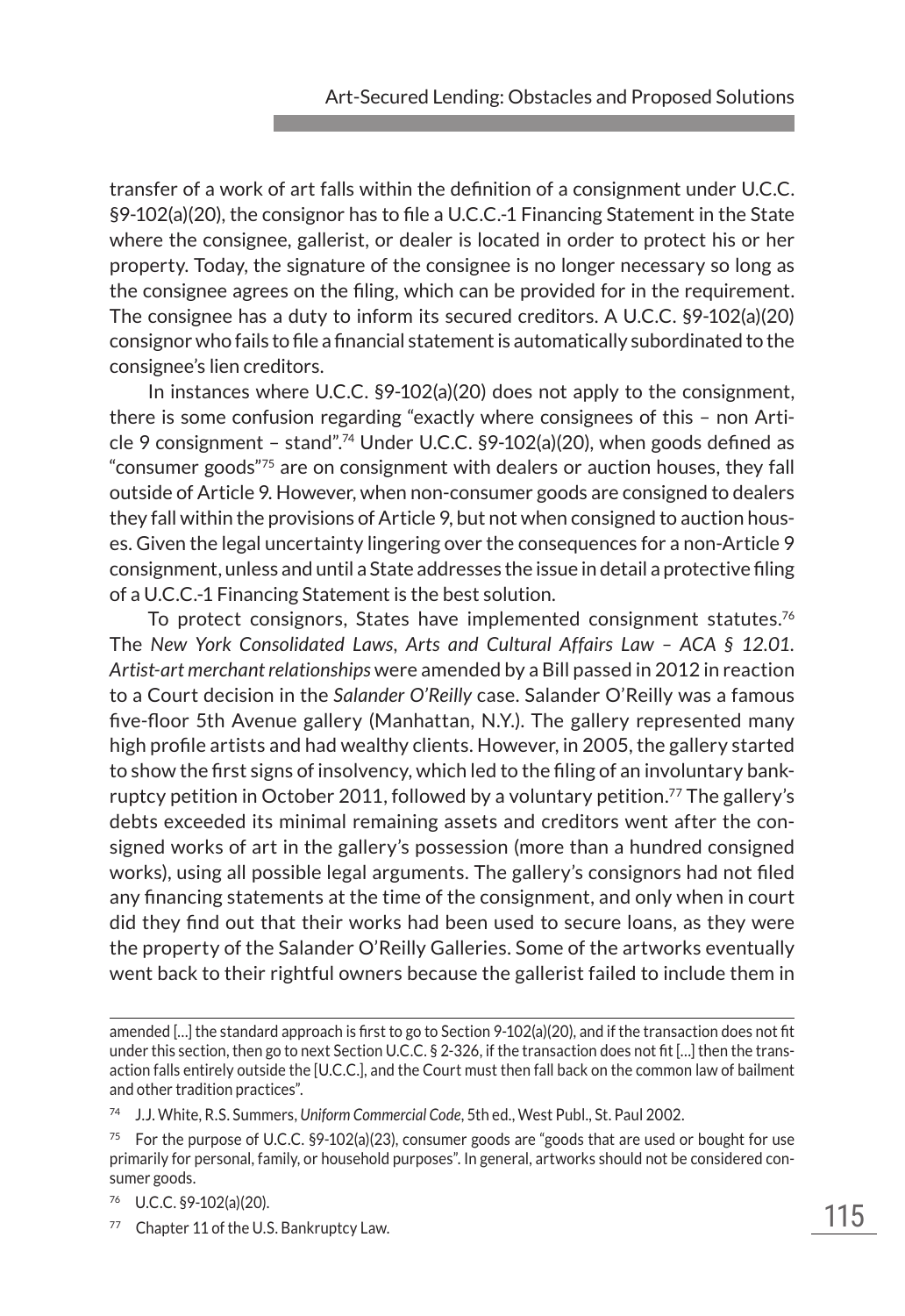#### Giuditta Giardini

the loan agreement, but other artworks entrusted to the Salander O'Reilly Galleries were sold to pay off the Galleries' debts. Following the case, the New York statute was amended to include a new paragraph indicating that consigned artworks "[shall] be considered property held in statutory trust, and no such trust property or trust funds shall become the property of the consignee or be subject or subordinate to any claims, liens or security interest of any kind or nature whatsoever of the consignee's creditors".<sup>78</sup> Despite the change in the law, the consignment of art goods to galleries in financial difficulties is still troublesome. In *Overton v. Art Finance Partners*, <sup>79</sup> the plaintiff Stephanie Overton declared that after she delivered six artworks, including a Modigliani and a Chagall, to the U.K. and N.Y. fine art agent Timothy Sammons "[he] never filed U.C.C. statements, published periodical listings [or] otherwise provided notice" that Ms. Overton owned the paintings placed in the consignee's custody. In addition, the contract used for the loan was a sale and leaseback, $80$  thus under the terms of the contract the artworks were actually sold, although this never occurred to the consignors, who believed they had signed a consignment agreement. The second interesting thing about this case is that when Sammons entered into a loan agreement with the art-financing service provider, Knickerbocker Funding LLC, he pledged Ms. Overton's Modigliani and Knickerbocker filed a U.C.C.-1 Financing Statement whereby he declared that Sammons' ownership right was "free and clear of any lien, security interest, charge or encumbrance or interest of any other person (including without limitation, any interest as consignor)". The U.C.C.-1 Financing Statement, filed on a voluntary basis, has many times proved its fallibility, especially because the statement is not supported by a register or an international database of artworks pledged as collateral against money loans. In the case under scrutiny there had been no objection to the filing of the statement, which shockingly proves how checks are lacking and could be improved.

## Troubles for lenders

In September 2008, the State of the Netherlands<sup>81</sup> acquired *The Bend in the Herengracht in Amsterdam, Seen from the Vijzelstraat* – a 17th century work by Dutch painter Gerrit Adriaensz Berckheyde – from Louis Reijtenbagh, a wealthy Dutch art collector, for the benefit of the Rijksmuseum based in Amsterdam. At the time

<sup>78</sup> *New York Consolidated Laws, Arts and Cultural Affairs Law – ACA § 12.01. Artist-art merchant relationships*, https://codes.findlaw.com/ny/arts-and-cultural-affairs-law/aca-sect-12-01.html [accessed: 25.10.2021].

<sup>79</sup> *Overton v. Art Finance Partners LLC*, 166 F. Supp. 3d 388 (S.D.N.Y. 2016).

<sup>&</sup>lt;sup>80</sup> A transaction in which the owner of a property sells an asset, typically a real estate property, and then leases it back from the buyer.

<sup>81</sup> The decision to choose a case taken from Dutch case law is due to the presence of the largest European art fair in the country: The European Fine Art Fair (TEFAF) based in Maastricht. TEFAF was established in 1988, by The European Fine Art Foundation, and attracts about 75,000 visitors.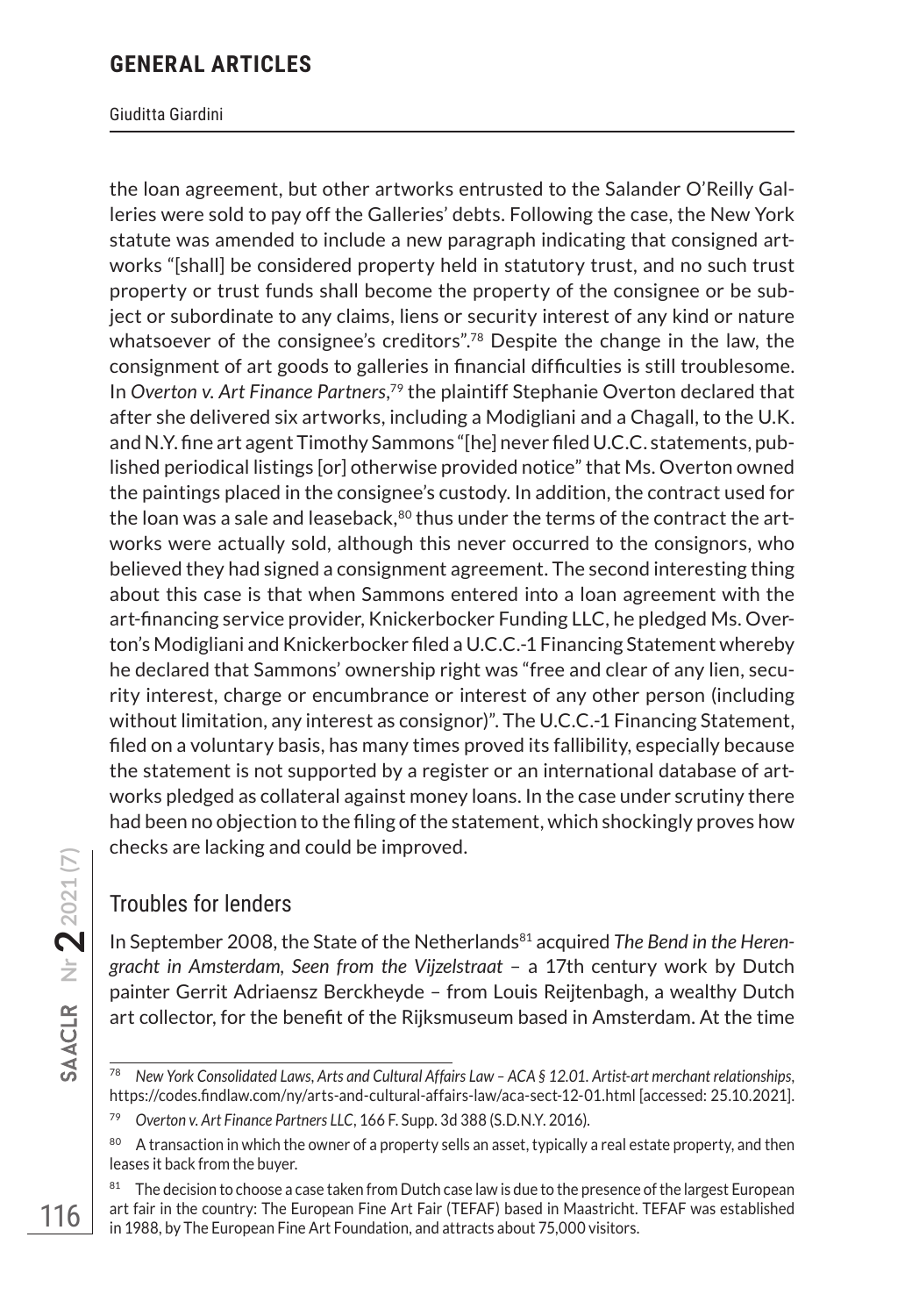of the sale, the painting already collateralized a \$50 million loan taken by Reijtenbagh from the New York-based bank J.P. Morgan Chase in 2006, but the State was not aware of any claim or contention that the painting had been pledged for any loan made to Mr. Reijtenbagh. When the collector defaulted, the bank tried to take possession of the property to satisfy its credit from the proceeds of the sale. However, the State of the Netherlands opposed the bank's claim as the true owner of the property. Since the sale transaction happened in the Netherlands, the Dutch Government claimed that it was subject to Dutch civil law. Under Article 3:84(1) of Dutch Civil Code (DCC), $82$  the transfer of ownership requires (i) a delivery (formality), pursuant to (ii) a valid title (causa) carried out by (iii) a person authorized to dispose of the property, generally the owner. If a non-owner transfers property, the transfer fails because of requirement (iii). This being the case, the transferee fails to acquire ownership and will be a *mere* possessor of the movable property. The transferee can, however, be protected – in cases of movable property – if it can prove that it acted in good faith at the time of the purchase and proves that it did not know – nor ought reasonably to have known – that the transferor was not authorized to sell the property (Article 3:86 DCC). The owner of the movable can claim back his or her property from the possessor only by proving his "stronger" right. However, the burden is very high. Under Dutch law, similarly to French and Italian law, some important processual presumptions of evidence exist, related to the principle of *possession vaut titre*. Namely, the factual holder of the movable is presumed to be the possessor (Article 3:109 DCC) and the possessor is presumed to be the owner (Article 3:119 DCC). When the possessor is in good faith (meaning she could reasonably assume herself as the owner) she will eventually become owner of the movable after the running of the acquisitive prescription period, which is three years (Article 3:99 DCC) – otherwise after 20 years if the possessor is in bad faith (Article 3:105 DCC).

In the absence of any documentation proving the use of the painting as collateral, the Dutch State was deemed a good faith purchaser and pursuant to Article 3:86 DCC, the Government could retain the property.The Dutch State became the lawful owner of the painting with no strings attached, and no security interests or liens whatsoever existed under Dutch law. Without a valid legal claim under Dutch law, in 2019 J.P. Morgan Chase decided to settle out of court. This case shows how the flight risk associated with the international use of art as collateral can only be mitigated – with the legal tools currently available – by lenders taking physical possession of the movable property, hence perfecting the lien by possession. In some civil law systems, such as Italy, money-loaning against unregistered movable assets is possible only after the asset has been divested from the debtor and delivered to the creditor, or to any designated custodian. However, as the Dutch case proves,

<sup>82</sup> *Burgerlijk Wetboek*, NLD-1992-L-91671.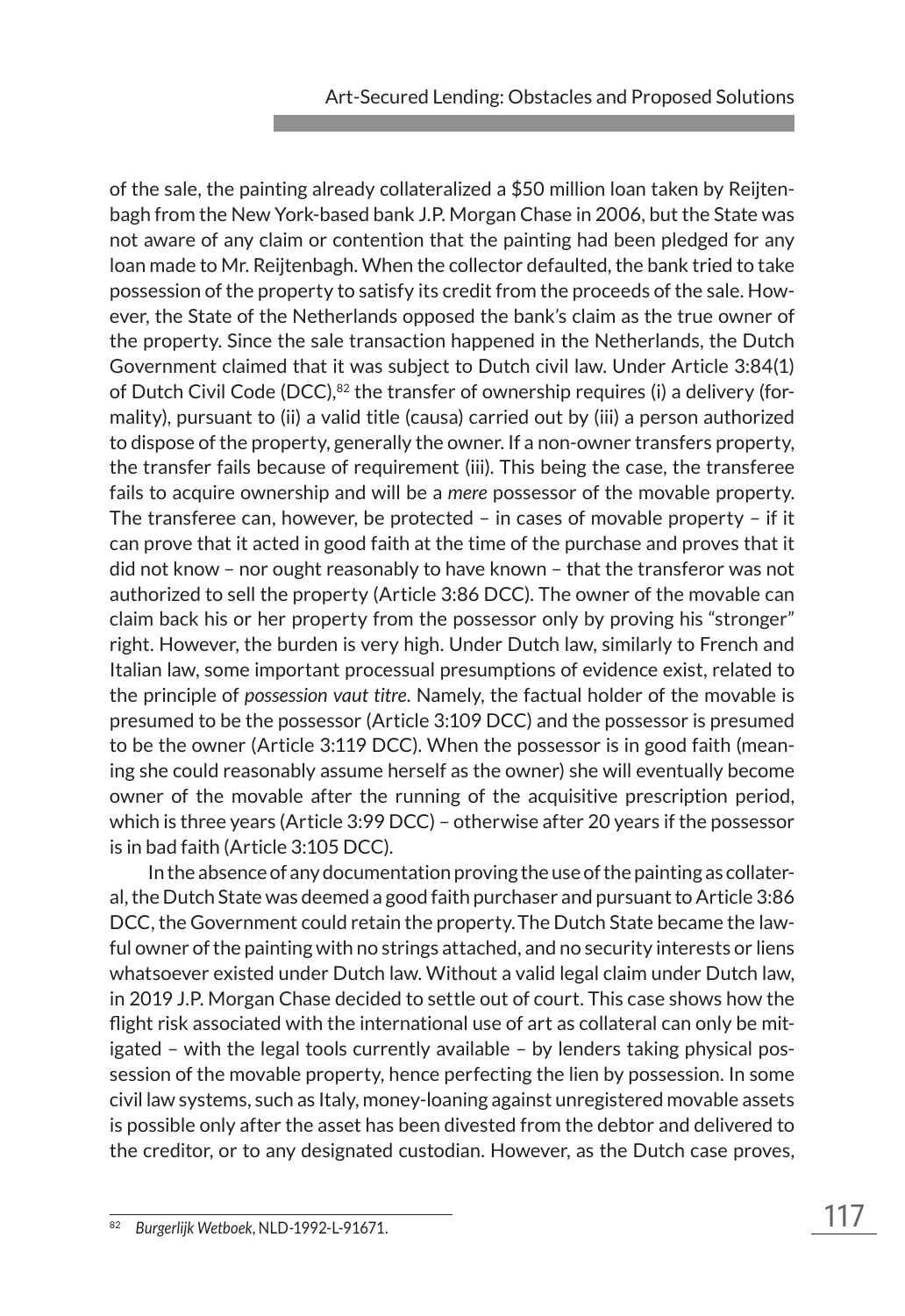#### Giuditta Giardini

this does not happen in all civil law countries. Despite clear evidence in favor of perfecting a lien by possession, surprisingly in 2018 Falcon Fine Art announced a new set of art-financing services to win over the sluggish European market. The service would allow collectors to keep a financed work at home rather than in storage, as is now the case. Equally, a collector would have the choice to loan a work to a museum while financing it, at the same time thus increasing the value of the artwork.<sup>83</sup>

Another issue preventing art-financing in European countries is that of national patrimony and export licenses. It certainly is possible and easy for an Italian bank to make an art-secured loan to an Italian collector seeking to borrow money, assuming that the artwork in question is located in Italy. However, because major banks in the U.S. and Europe often make loans on a global scale, a U.S. or a U.K. bank would be unlikely to lend money to an Italian collector because it may prove impossible for the bank to get the artwork out of Italy in case of default on the loan, especially if the artwork is considered important for the Italian State under Articles 12 and 13 CCHL. Similarly, banks in Germany, Switzerland, and the U.K. would be just as unwilling to make that same collateralized loan to a French or Spanish collector because of the national patrimony laws in place protecting national artworks. There are fewer restrictions on cultural exports in the U.K. and Switzerland, and there are none in the United States, so fewer obstacles would exist to art-based lending in those countries. The differing regulations in force in different States create uncertainty, which hinders uniformity in worldwide services. Based on the research conducted by Deloitte, art-secured lending providers are calling for more uniform regulation. Art lenders suggest that such more uniform regulation would create new opportunities to expand and democratize the art market, as banks and wealth managers would be able to put their full weight into the market. Despite the need to internationally regulate the practice, as of now no feasibility study has ever yet been undertaken to meet the urgent needs of the market players.

## Conclusions: Fixing Legal Issues

The third and fifth sections have demonstrated the main financial and legal obstacles preventing the enhanced use of art-financing worldwide. The first issue concerns the high volatility of prices in the art market, which makes art returns unpredictable for certain categories of art and artists. However, as discussed in the fourth section, the interplay between market players' willingness to meet clients' needs and scholars' interest in the issues has proved fruitful and successful.

The fifth section has shown that, from a legal perspective, what most hinders the expansion of art-secured lending is the idiosyncrasies of national laws and the

<sup>83</sup> *Art-backed Financing Grows in Sophistication*, 5 March 2018, https://www.privateartinvestor.com/art-finance/art-backed-financing-grows-in-sophistication/ [accessed: 25.10.2021].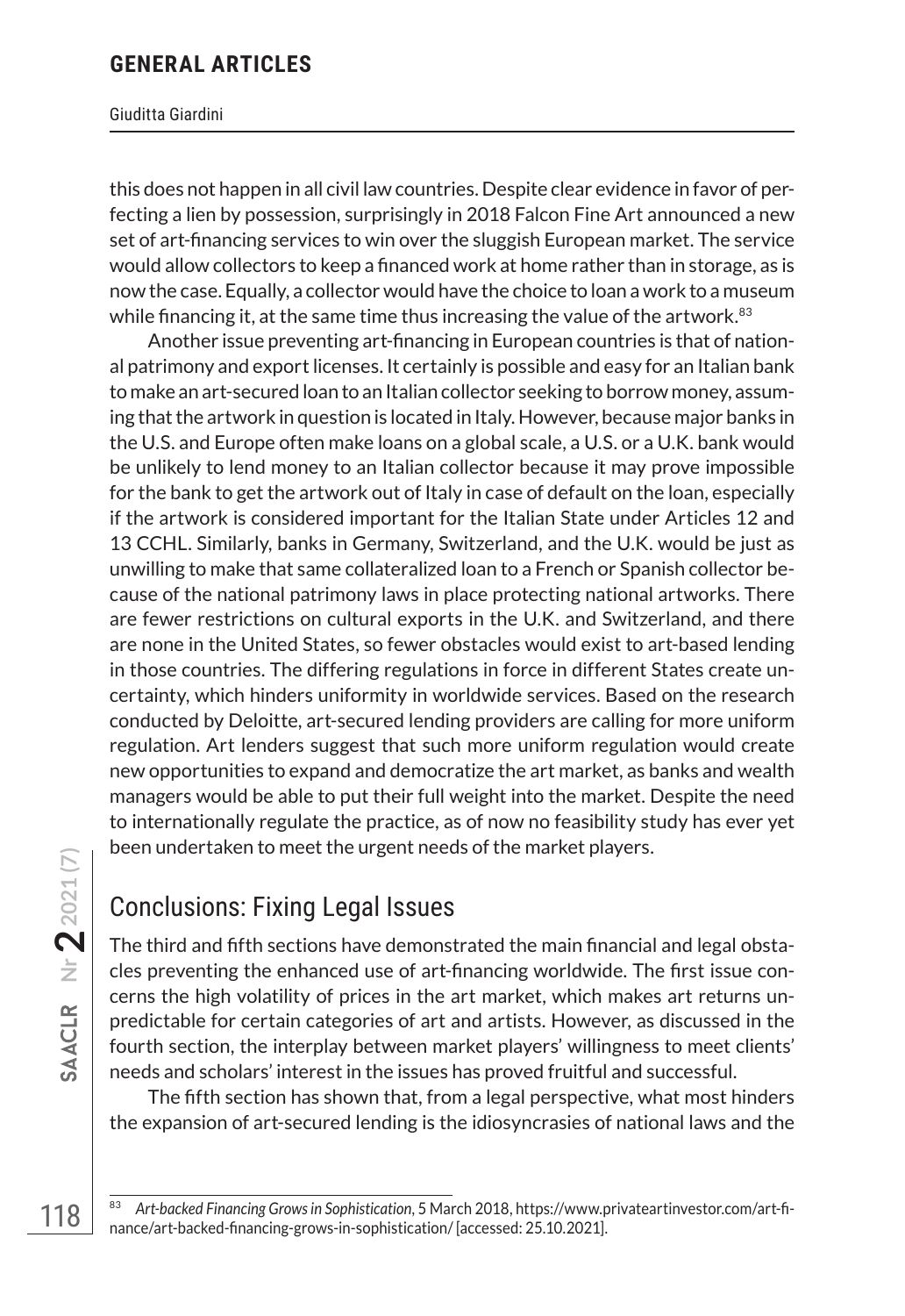absence of uniform international rules, or even guidelines. This has resulted in stakeholders calling for the harmonization of national laws regulating art-financing.

Indeed, the transnational nature of the art markets imposes an obligation upon lawmakers and market players to work together to find a prompt and fair solution. Any services related to the art markets should be conceived in a space free from parochial, idiosyncratic, and national rules. The present situation urgently presses major art market players with a stake in the art-financing business to encourage the international community to find solutions outside of national boxes, boundaries, and regulations. In particular, the international community could still study ways to overcome the lenders' persistent uncertainty regarding questions of title over the pledged artwork, i.e.: (i) whether the borrower has pledged an artwork free and clear of any lien, security interest, charge or encumbrance, or interest on the part of any other person; and (ii) whether the borrower has a valid title over the artwork he or she intends to pledge. Since the harmonization of national laws is far from being achieved, lenders and borrowers could perhaps find different solutions.

Unlike other movable goods such as automobiles, art goods are not subject to mandatory registration. The attempt to change this negative trend and to meet the market's needs undertaken by the United States with the introduction of the U.C.C.-1 form has proven insufficient. The U.C.C.-1 Financing Statement model is a good idea in theory, but a voluntary affidavit has no teeth. However, there is room for improvement. A compulsory registration of art goods used to secure transactions in an international register would bring greater security to the art-financing business. While it is true that the art market (especially collectors) is hostile to any registration of art assets both for reasons of privacy and protection, lenders' financial security should prevail over any pro-deregulation argument. The idea underlying the present article is to suggest the creation of an international tool setting up an international register of artworks when used as a collateral.

The Cape Town Convention on International Interests in Mobile Equipment ("Cape Town Convention"), $84$  adopted in 2001 under the auspices of the International Institute for the Unification of Private Law (UNIDROIT), is an international treaty intended to standardize transactions involving movable property with a specific focus on mobile equipment. The treaty offers international standards for the registration of contracts of sale, security interests, leases, conditional sales contracts, and legal remedies for default in financing agreements, including repossession and the effect of a particular States' bankruptcy law. The text of the Cape Town Convention is complemented by four Protocols specific to four types of movable equipment: aircraft equipment (2001), railway rolling stock (2007), and space assets (2012), and mining, agricultural, and construction (MAC) equipment (2019). Although artworks do not fit the scope of the Cape Town Convention, the treaty

<sup>84</sup> Adopted on 16 November 2001, entered into force on 1 March 2006, https://www.unidroit.org/instruments/security-interests/cape-town-convention/ [accessed: 11.12.2021].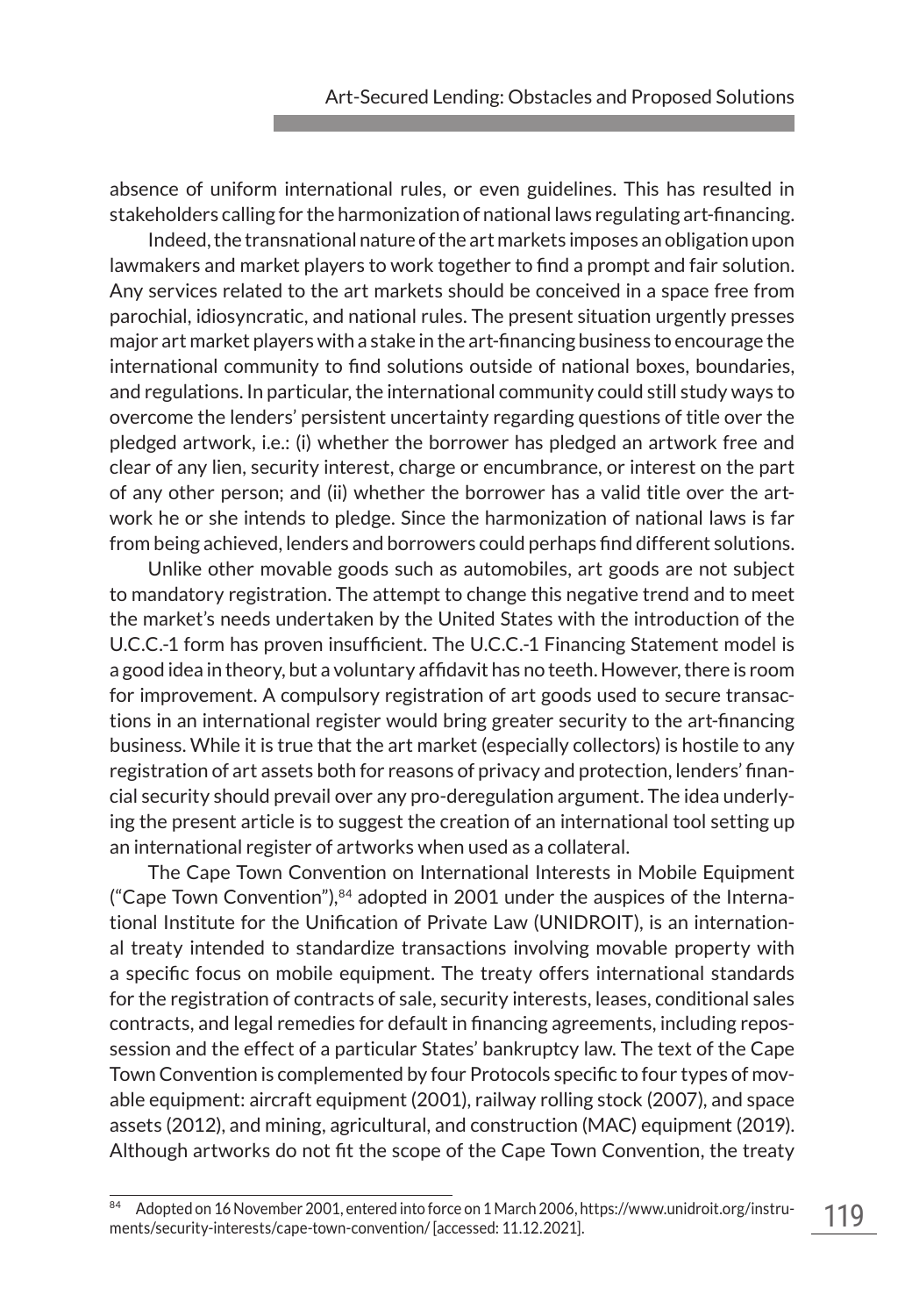Giuditta Giardini

could inspire and guide the adoption of uniform rules on art-secured lending and the setting up of a register for artworks used to back up money loans.

This article thus suggests standardizing the procedures for the issuance of art-secured loan agreements so that every time a lender accepts an artwork as a collateral, the lender should file a mandatory form containing information regarding the parties and the artworks involved, the type of loan (i.e. recourse, non-recourse, term loan, etc.), the duration, the custody, and legal remedies available in case of the borrower's default. $85$  The lender would file the relevant information concerning the loan with a designated entity in the territory of the State where the lender is based as the entry point through which the information for registration may be transmitted to, for instance, other States, including the State where the borrower is located, has domicile, or resides (Article 18.5 of the Cape Town Convention). The competent authority would have the task to control and ensure that the security interest derived from the art-secured loan is an "international interest" within the meaning of Article 7 of the Cape Town Convention or similar. At the time of the registration, the lender would have to comply with precise criteria for the identification of the object, including proving that the borrower has a valid title to the property, and provide additional information concerning the loan. Once the competent authority would make sure that the available remedies will be exercised in a commercially reasonable manner, namely in conformity with the provisions of the security agreement, the registration would end and a certificate would be issued. The entire process should safeguard the confidentiality of information and documents.

In order to avoid the occurrence of situations similar to those faced by Salander O'Reilly Galleries' consignors, in the case the lender decides to sell or lease the pledged property, any sum collected or received as a result of exercise of any of the remedies must be applied towards discharge of the amount of the secured obligations. If the sums collected exceed the amount secured by the security interest and any reasonable costs incurred in the exercise of any such remedy, the surplus will be distributed among holders of subsequently ranked interests which have been registered or of which the chargee has been given notice, in order of priority, and pay any remaining balance to the chargor.<sup>86</sup>

## References

*Art-backed Financing Grows in Sophistication*, 5 March 2018, https://www.privateartinvestor.com/art-finance/art-backed-financing-grows-in-sophistication/ [accessed: 25.10.2021].

Ashenfelter O., Graddy K., *Auctions and the Price of Art*, "Journal of Economic Literature" 2003, Vol. 41(3).

**Nr**

**22021 (7)**

- <sup>85</sup> Ibidem.
- <sup>86</sup> Ibidem.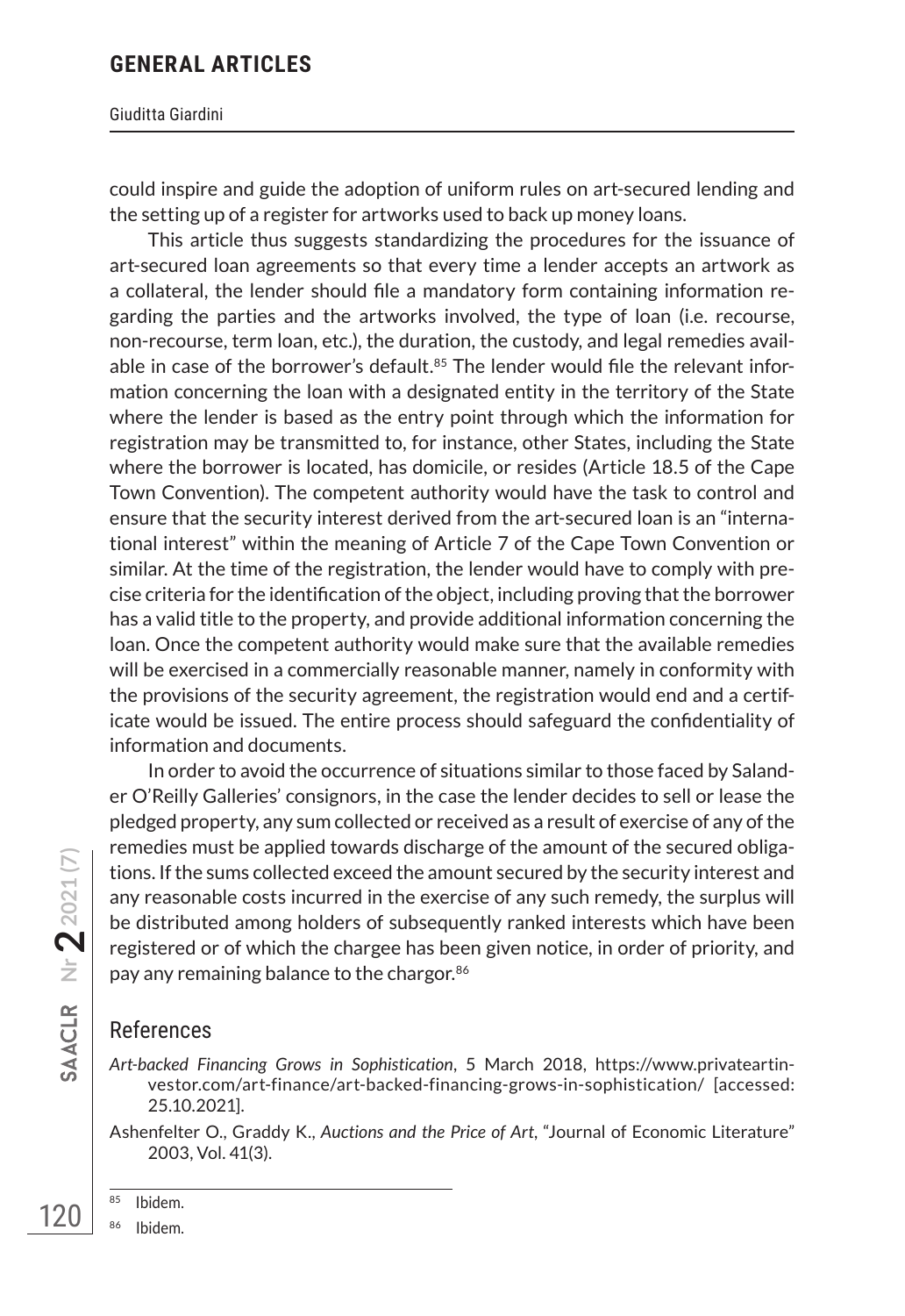- Bingqian L., *Monte Carlo Simulations and Option Pricing,* Undergraduate Mathematics Department, Pennsylvania State University, 2011, http://www.personal.psu.edu/alm24/ students/bingqianMonteCarlo.pdf [accessed: 10.01.2022].
- Blackman A., *Art Plays a Growing Role as Collateral*, "The Wall Street Journal", 15 June 2015.
- Brodie N., *Archaeological Looting and Economic Justice*, in: P.M. Messenger, G.S. Smith (eds.), *Cultural Heritage Management: A Global Perspective*, University Press of Florida, Gainesville 2010.
- Brodie S.D., *The Risk Calculus of Art Loans: Lending Against Value in an Extraordinary Market*, http://www.elementsinplay.com/wp-content/uploads/2013/02/Art-Avocacy-Spring-Summer-2012.pdf [accessed: 25.10.2021].
- *Burgerlijk Wetboek* [Civil Code], NLD-1992-L-91671.
- Campbell R., *Art as a Financial Investment*, "The Journal of Alternative Investments" 2008, Vol. 10(4), https://doi.org/10.3905/jai.2008.705533 [accessed: 11.12.2021].
- Campbell R.A.J., *Art as Collateral: Credit Default Swap Derivatives in Banking*, draft paper, Debt, Money and Finance in Integrated Global Markets, XIV International Tor Vergata Conference on Banking and Finance, December 2005.
- Cape Town Convention on International Interests in Mobile Equipment, adopted on 16 November 2001, entered into force on 1 March 2006, https://www.unidroit.org/instruments/security-interests/cape-town-convention/ [accessed: 11.12.2021].
- Chan A.K.H., *Art as Collateral: Seeking Returns from Lending vs. Owning*, MA thesis, Sotheby's Institute of Art, 2014.
- Charlin V., Cifuentes A., *An Investor-Oriented Metric for the Art Market*, "The Journal of Alternative Investments" 2014, Vol. 17(1).
- Charlin V., Cifuentes A., *A Risk-Assessment Framework for Art-Secured Lending*, working paper, February 2019.
- Charlin V., Cifuentes A., *The Art Market: What Do We Know About Returns?*, 2015, https://ssrn. com/abstract\_id=2636269 [accessed: 25.10.2021].
- Charlin V., Cifuentes A., *The Price of Color in Mark Rothko's Paintings*,16 January 2020, https:// ssrn.com/abstract=3262314 [accessed: 20.12.2021].
- Darvill T., *Value Systems in Archaeology*, in: M.A. Cooper et al. (eds.), *Managing Archaeology*, Routledge, London 1995.
- *Decreto Legislativo 22 gennaio 2004, n. 42: Codice dei beni culturali e del paesaggio* [Legislative Decree No. 42 of 22 January 2004: Code of Cultural Heritage and Landscape], Gazzetta Ufficiale No. 45.
- Deloitte, ArtTactic, *Art & Finance Report 2017*, https://www2.deloitte.com/content/ dam/Deloitte/at/Documents/finance/art-and-finance-report-2017.pdf [accessed: 11.12.2021].
- Deloitte, ArtTactic, *Art & Finance Report 2019*, https://www2.deloitte.com/content/dam/ Deloitte/lu/Documents/financial-services/artandfinance/lu-art-and-finance-report-2019.pdf [accessed: 11.12.2021].
- Famularo S., Ripa P., *Quanto la notifica penalizza il mercato dell'arte italiano?*, "Il Giornale delle Fondazioni", 27 July 2012.
- Findlay M., *The Value of Art: Money, Power, Beauty*, rev. ebook ed., Prestel, Munich 2014.
- Frank R., *The Wealthy Are Borrowing Against Their Art Collections and Lenders Are Reselling the Debt*, CNBC, 25 February 2021, https://www.cnbc.com/2021/02/25/the-wealthyare-borrowing-billions-against-their-art-collections-.html [accessed: 25.10.2021].